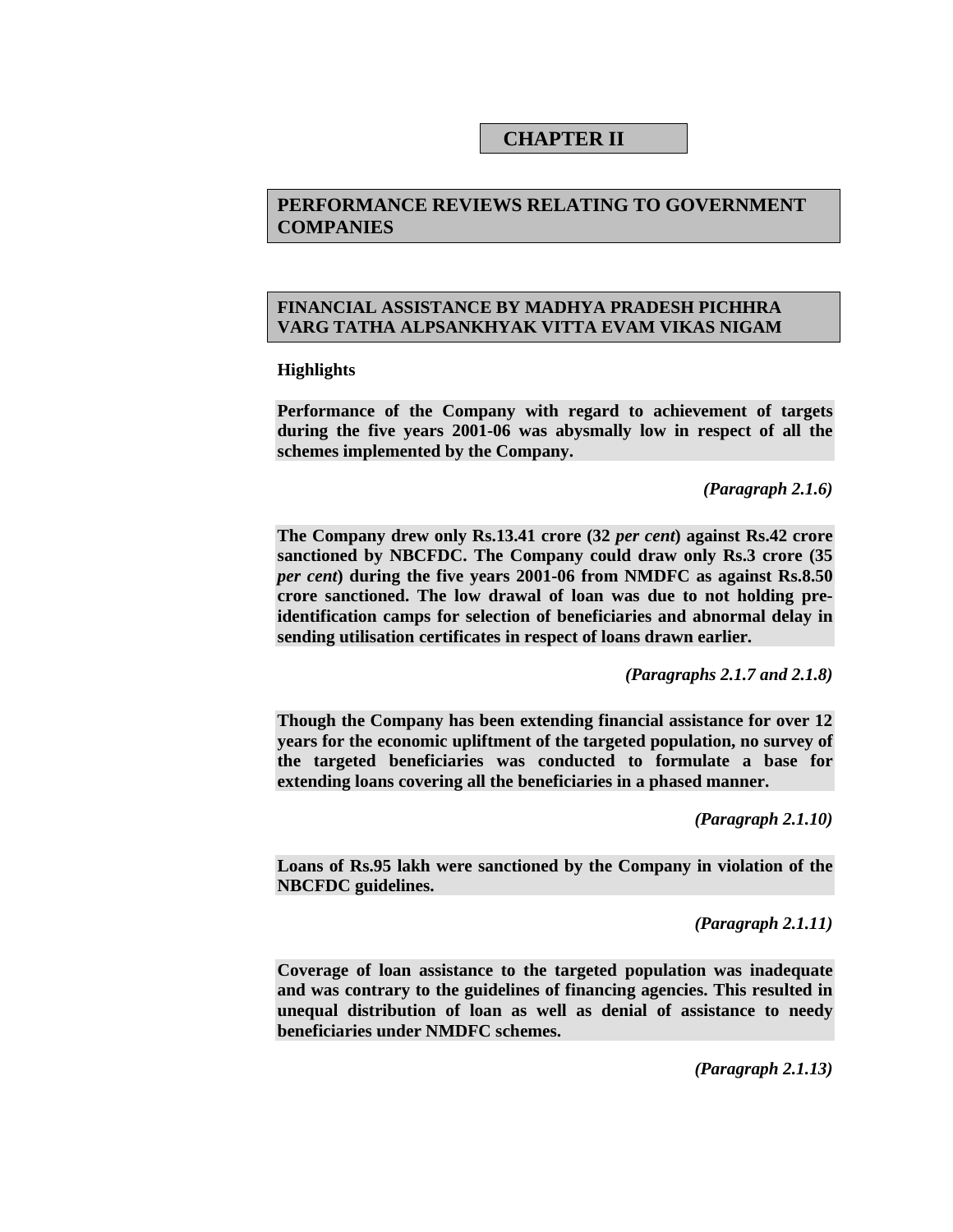**Loan of Rs.6.04 crore and Government share of project cost (Rs.4.45 crore) meant for disbursement to the beneficiaries were diverted for repayment of instalments due to NBCFDC and NMDFC resulting in denial of assistance to needy beneficiaries.** 

*(Paragraph 2.1.15)* 

**Delay in sending utilisation certificates to financing agencies resulted in avoidable interest payment of Rs.5.11 crore.** 

*(Paragraph 2.1.16)* 

**Recovery performance was found to be poor which further declined from 20 to 15** *per cent* **in respect of term loans and from 34 to 26** *per cent* **in respect of micro finance disbursed by the Company head office during the years 2003-2006. Poor recovery resulted in payment of penal interest of Rs.2.58 crore.** 

*(Paragraphs 2.1.20, 2.1.21 and 2.1.22)* 

**Improper maintenance of records coupled with absence of internal controls led to misappropriation of cash in five districts. Inspite of misappropriations, the Company has not initiated any corrective/punitive action.** 

*(Paragraph 2.1.25)* 

## **Introduction**

**2.1.1** Madhya Pradesh Pichhra Varg Vitta Evam Vikas Nigam Limited (Company) was incorporated in September 1994. The name of the Company was changed (September 1997) as Madhya Pradesh Pichhra Varg Tatha Alpsankhyak Vitta Evam Vikas Nigam. The main objective of the Company is to implement schemes, projects and programmes for the social, economic and educational upliftment of Backward Classes and Minorities of the State, to render financial and other assistance in order to enable them to generate income for their livelihood, to operate schemes for providing education, training, guidance, legal assistance to the members of Backward Classes and Minorities, to promote, defend or represent their interest in any forum and advance loans to the members of Backward Classes and Minorities in connection with achievement of the above mentioned objectives.

The Company implements schemes financed by National Backward Classes Finance and Development Corporation (NBCFDC), National Minorities Development and Finance Corporation (NMDFC) and National Handicapped Finance and Development Corporation (NHFDC). The schemes financed by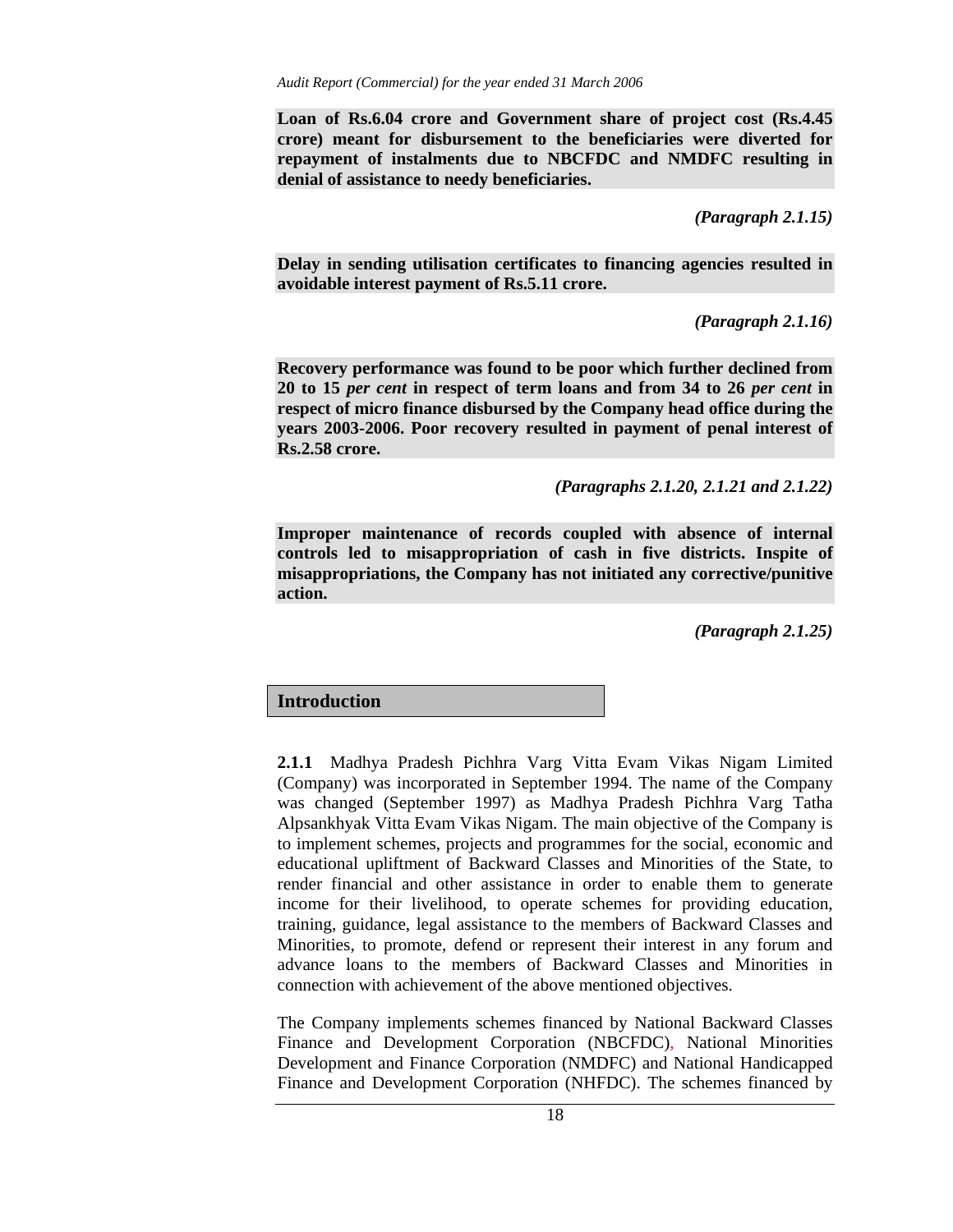NBCFDC and NMDFC, are classified into four categories viz (i) Agriculture and Allied Sector, (ii) Small business/Artisans and Traditional Occupation, (iii) Service Sector and (iv) Transport. The schemes financed by NHFDC are aimed at promoting self-employment and other economic activities for handicapped beneficiaries of minority and backward classes.

The funding agencies communicate to the Company the allocation of loan funds each year, which is notional. As per the financing guidelines of NBCFDC, the state channelising agency (SCA) (Company) is required to formulate the realistic need based projects for the beneficiaries and prepare an Annual Action Plan (AAP) keeping in view the notional allocation. The AAP contains the details of financial assistance proposed to be given along with the number of beneficiaries in different schemes like agriculture, transport, small business and traditional occupations. After approval of the AAP, the funding agency sanctions and releases loan to the Company. The Company then releases loan to the District Industries Centres (DICs). The DICs invite applications from the beneficiaries whose annual income does not exceed Rs.40,000 (Rs.42,000 in case of NMDFC) and Rs.55,000 in rural and urban areas respectively. The applications, after scrutiny, are submitted to the District Employment Board (Zila Rozgar Nirmaan Board) for selection/ sanction. The DICs then disburse loans to the selected beneficiaries. Utilisation reports are sent to NBCFDC after implementation of the schemes. The same mechanism is adopted in the case of NMDFC and NHFDC schemes. The Company prepares AAP and submits to the Funding Agencies. NBCFDC and NMDFC release funds within the overall limit of the notional allocation. NHFDC releases funds after receipt of AAP from the company.

The Management of the Company is vested in a Board of Directors with the Minister of Pichhra Varg Kalyan Vibhag, Government of Madhya Pradesh as the Chairman. The Managing Director is the Chief Executive of the company and is assisted by one Manager and one Assistant Manager at the Head office.

The Company performs its activities through DICs in 48 districts, which are under the administrative control of the Industries Department of the State Government.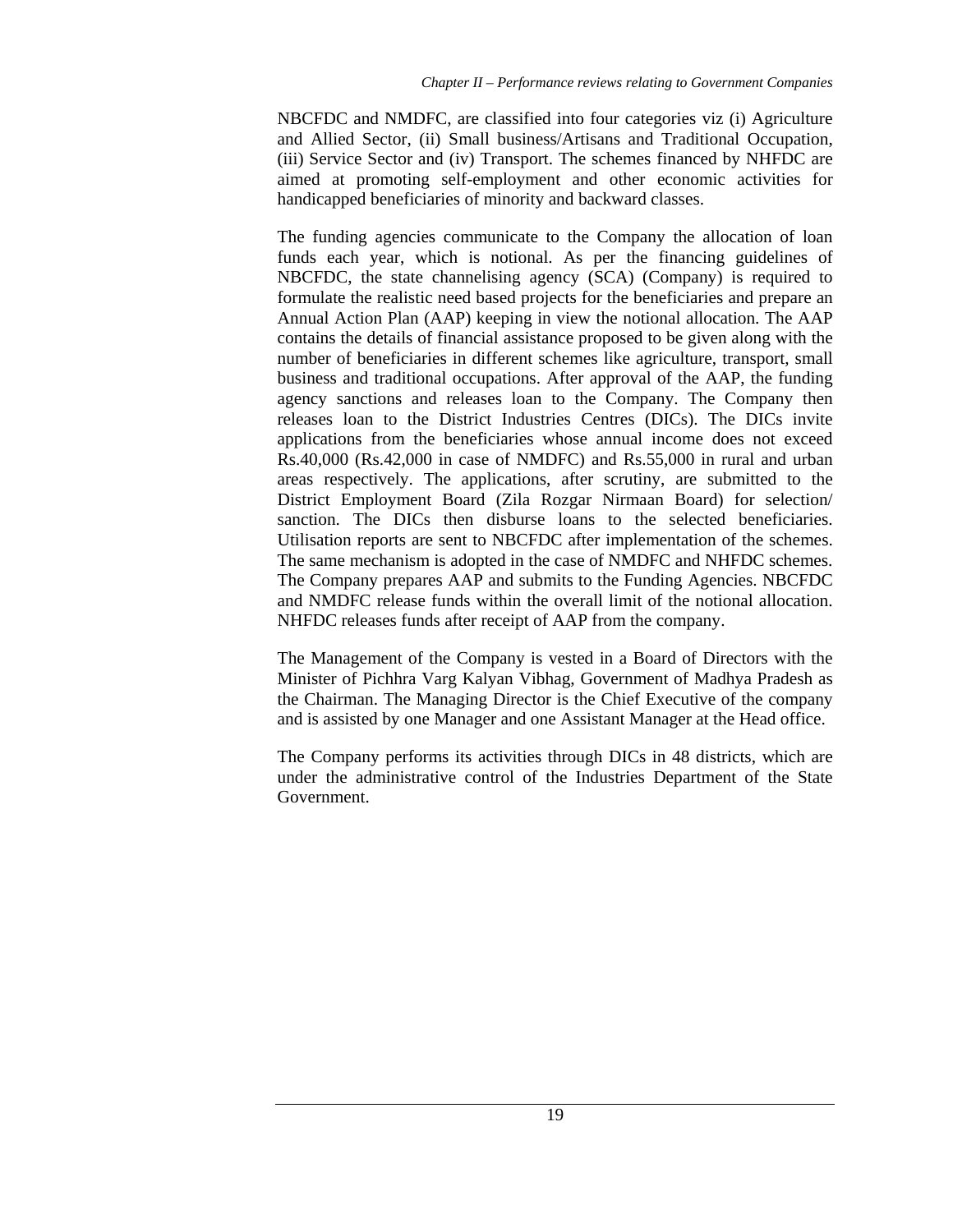The flow chart indicating the process of financial assistance is as given below:



**FLOW CHART FOR THE PROCESS OF FINANCIAL ASSISTANCE**

## **Scope of Audit**

**2.1.2** Performance of the Company with regard to developmental and financial assistance activities for the five years ended 31 March 2006 was reviewed between May and August 2006 through examination of records of  $16^{17}$  out of 48 DICs selected on the basis of cumulative loan assistance disbursed.



l

- **2.1.3** Audit was undertaken with a view to assessing whether :
- $\triangleright$  the Company achieved its objectives efficiently, economically and effectively;
- ¾ the loans were given based on detailed survey of Backward Classes and Minorities living in different areas of the State;
- $\triangleright$  a system of properly identifying the eligible beneficiaries was in place and was working efficiently;

*<sup>17</sup> Bhopal, Hoshangabad, Vidisha, Shajapur, Ujjain, Indore, Dewas, Sehore, Gwalior, Jabalpur, Damoh, Bhind, Guna, Chhatarpur, Chhindwara and Khandwa.*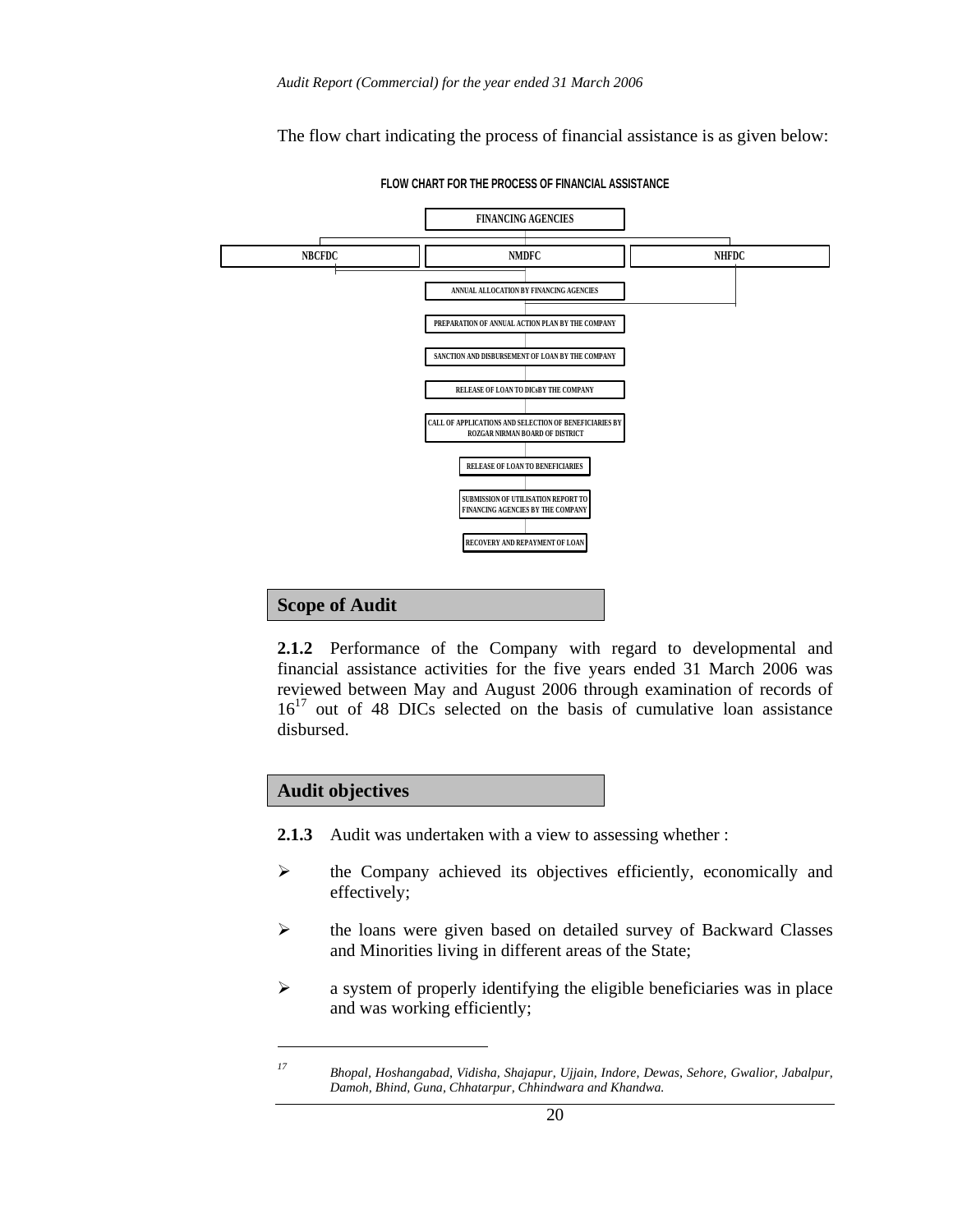- $\triangleright$  adequate resources were planned and mobilised to extend financial assistance to the targeted population and the funds were utilised effectively/ optimally for the benefit of the beneficiaries and that there were no surrenders or diversions of funds;
- $\triangleright$  the system of appraisal of the projects ensured selection of viable projects capable of generating income on a sustainable basis not only to ensure repayment of loan, but also eventual economic upliftment of the targeted group;
- $\triangleright$  the Company had put in place an efficient system of monitoring, implementation of schemes after disbursement of loans; and
- ¾ the system of recovery was effective to ensure timely recovery to enable repayment of loan to NBCFDC, NMFDC and NHFDC and effective action was taken in case of default.

# **Audit criteria**

**2.1.4** Performance of the Company with regard to the stated objectives was assessed against the following criteria:

- ¾ Provisions of the MoU signed with the State Government.
- ¾ Scheme guidelines, terms and conditions of the sanctions, Annual Action plans.
- ¾ Prescribed procedures for processing, appraisal and selection of projects and beneficiaries and for release of loans and their utilisation.
- ¾ Prescribed system for post disbursement monitoring and recovery.

# **Audit methodology**

- **2.1.5** A mix of the following methodologies was adopted:
- ¾ scrutiny of Memorandum of Understanding (MOU) with the State Government,
- $\triangleright$  examination of annual performance reports, annual action plans and files relating to appraisal of projects and selection of beneficiaries,
- $\triangleright$  scrutiny of sanctions and disbursements,
- ¾ scrutiny of statistical data on awareness campaigns conducted, files relating to recovery performance, seizure of assets, legal action taken, etc.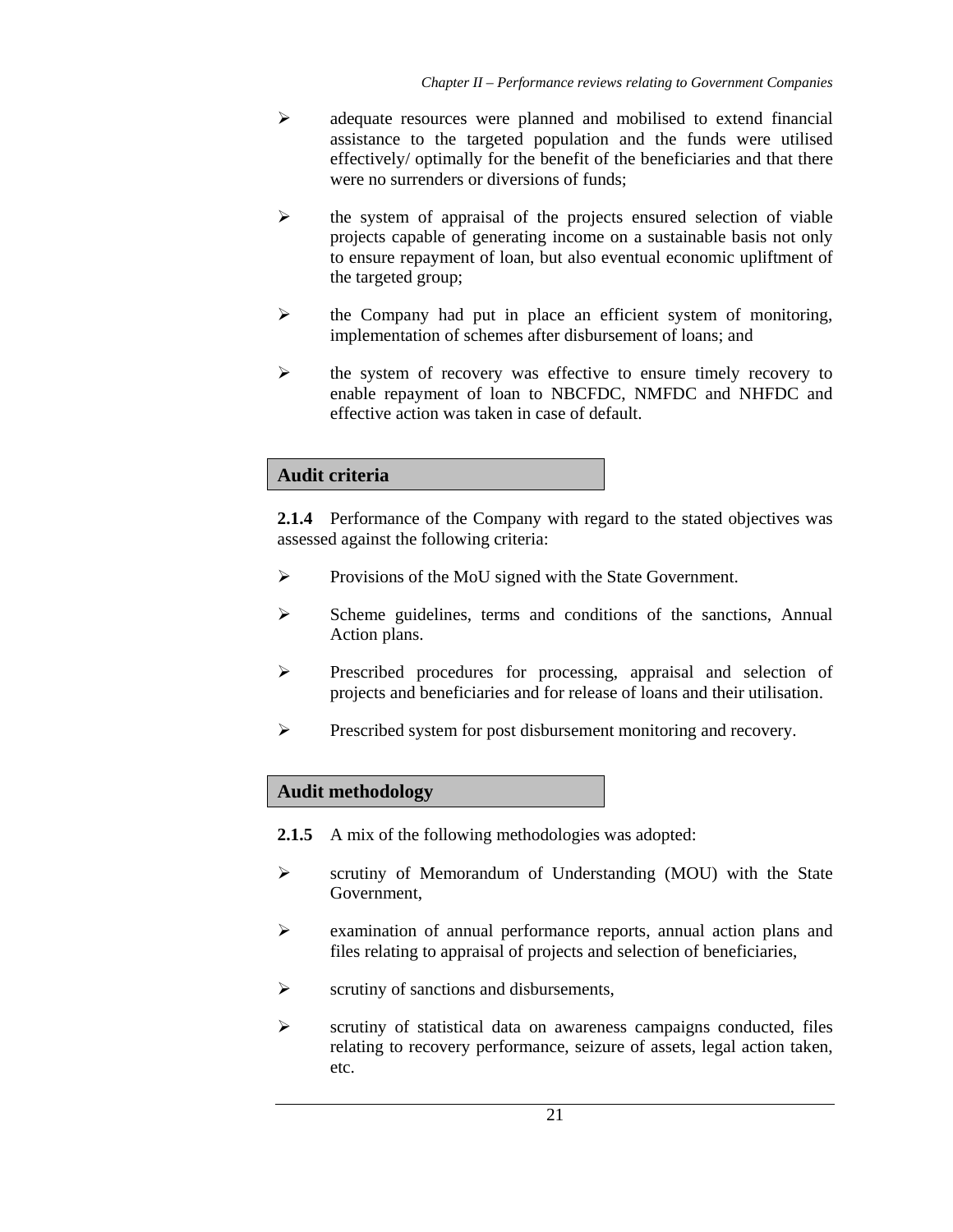## **Audit findings**

The audit findings were reported to the Government/Management in August 2006 and discussed in the Audit Review Committee for Public Sector Enterprises meeting held on 21 September 2006 where the Government was represented by the Deputy Secretary, Backward Classes and Minorities Welfare Department and the Company was represented by the Managing Director. The review was finalised after considering the views of Government/ Management.

Audit findings are discussed in the succeeding paragraphs:

#### *Targets and achievement*

**2.1.6** The targets and achievement of the company during the five years upto 31 March 2006 are indicated below.

|                | (Amount: Rupees in lakh)                   |                              |                                      |                              |                                     |                              |  |  |  |  |
|----------------|--------------------------------------------|------------------------------|--------------------------------------|------------------------------|-------------------------------------|------------------------------|--|--|--|--|
| Year           |                                            | <b>Target</b>                | <b>Achievement</b>                   |                              | Percentage of<br>achievement        |                              |  |  |  |  |
|                | <b>Physical</b><br>No. of<br>cases)        | <b>Financial</b><br>(Amount) | <b>Physical</b><br>(No. of<br>cases) | <b>Financial</b><br>(Amount) | <b>Physical</b><br>No. of<br>cases) | <b>Financial</b><br>(Amount) |  |  |  |  |
|                | <b>NBCFDC Schemes for Backward classes</b> |                              |                                      |                              |                                     |                              |  |  |  |  |
| 2001-02        | 3,518                                      | 1,100.00                     | 989                                  | 415.22                       | 28                                  | 38                           |  |  |  |  |
| 2002-03        | 3,055                                      | 1,100.00                     | 371                                  | 275.50                       | 12                                  | 25                           |  |  |  |  |
| 2003-04        | 3,055                                      | 1,100.00                     | 140                                  | 450.00                       | 5                                   | 41                           |  |  |  |  |
| 2004-05        | 1,200                                      | 600.00                       | 130                                  | 100.00                       | 11                                  | 17                           |  |  |  |  |
| 2005-06        | 1,177                                      | 500.00                       | 531                                  | 100.00                       | 45                                  | 20                           |  |  |  |  |
| <b>Total:-</b> | 12,005                                     | 4,400.00                     | 2,161                                | 1,340.72                     | 18                                  | 30                           |  |  |  |  |
|                | <b>NMDFC Schemes for Minorities</b>        |                              |                                      |                              |                                     |                              |  |  |  |  |
| 2001-02        | 459                                        | 204.00                       | 222                                  | <b>NA</b>                    | 48                                  | <b>NA</b>                    |  |  |  |  |
| 2002-03        | 459                                        | 204.00                       | 19                                   | <b>NA</b>                    | $\overline{4}$                      | <b>NA</b>                    |  |  |  |  |
| 2003-04        | 296                                        | 150.00                       | 150                                  | 75.00                        | 51                                  | 50                           |  |  |  |  |
| 2004-05        | 720                                        | 262.08                       | 148                                  | 225.00                       | 21                                  | 86                           |  |  |  |  |
| 2005-06        | 1,476                                      | 500.00                       | 636                                  | <b>NA</b>                    | 43                                  | <b>NA</b>                    |  |  |  |  |
| <b>Total:-</b> | 3,410                                      | 1,320.08                     | 1,175                                | 300.00                       | 34                                  | 23                           |  |  |  |  |
|                | <b>NHFDC Schemes for Handicapped</b>       |                              |                                      |                              |                                     |                              |  |  |  |  |
| 2001-02        | $NA*$                                      | <b>NA</b>                    | 15                                   | 8.10                         | <b>NA</b>                           | <b>NA</b>                    |  |  |  |  |
| 2002-03        | <b>NA</b>                                  | <b>NA</b>                    | 27                                   | 11.65                        | NA                                  | <b>NA</b>                    |  |  |  |  |
| 2003-04        | 510                                        | 431.40                       | 35                                   | 17.10                        | 7                                   | $\overline{4}$               |  |  |  |  |
| 2004-05        | 1,465                                      | 1,518.00                     | 12                                   | 5.50                         | 1                                   | 1                            |  |  |  |  |
| 2005-06        | 1,000                                      | 500.00                       | <b>NA</b>                            | <b>NA</b>                    | NA                                  | <b>NA</b>                    |  |  |  |  |
| Total:-        | 2.975                                      | 2,449.40                     | 89                                   | 42.35                        | 3                                   | $\overline{2}$               |  |  |  |  |

**\* NA : Data not available.**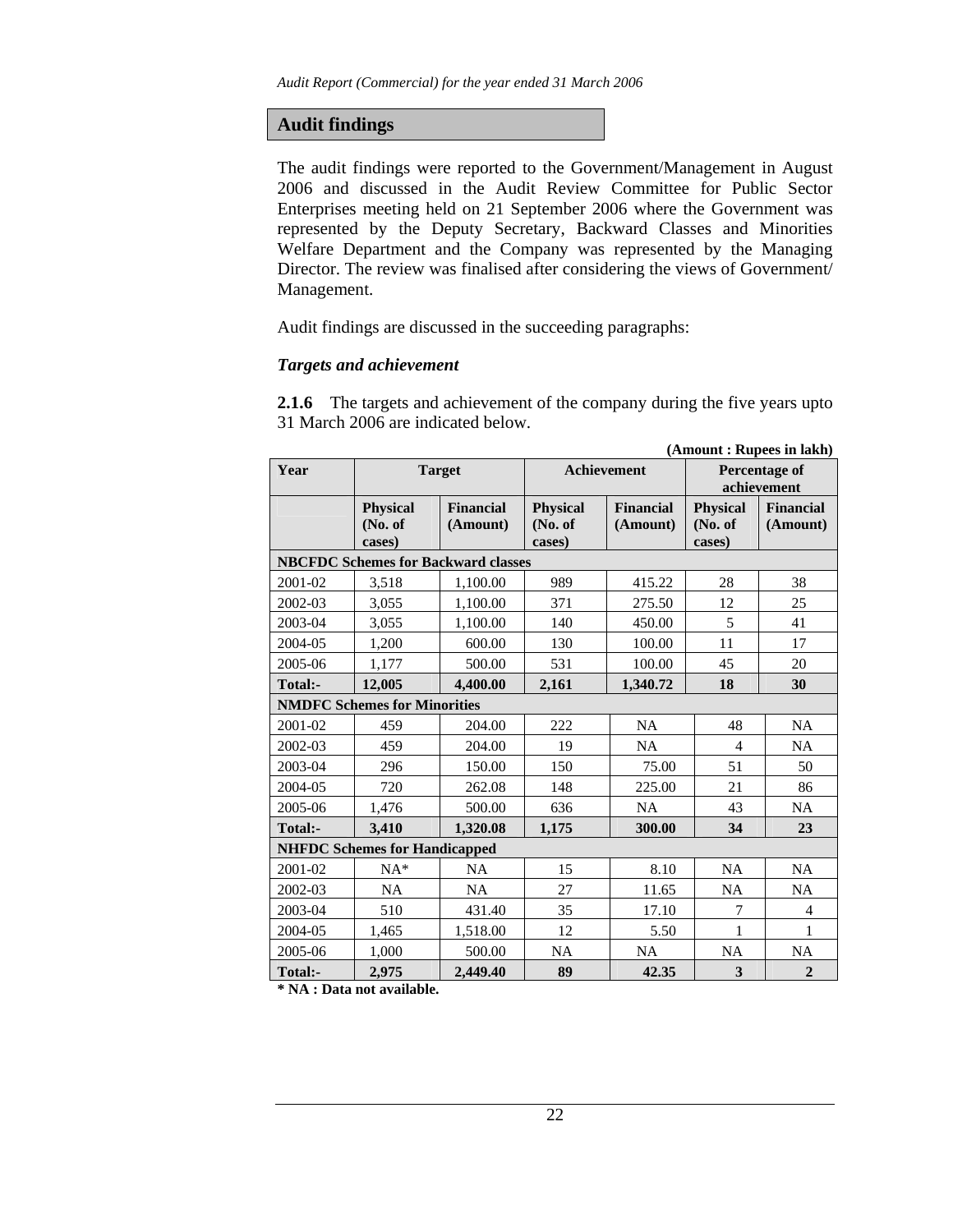It would be seen from the above table that:

**The company could not achieve targets in respect of all the schemes** 

- $\triangleright$  The company could not achieve its targets in respect of any scheme during any year. It even failed to achieve its substantially reduced targets for NBCFDC schemes during 2004-06. The achievement in respect of NBCFDC schemes was very low i.e., between 5 to 45 *per cent* in physical terms and 17 and 41 *per cent* in terms of financial targets.
- ¾ In respect of NMDFC schemes, the overall physical and financial achievements for the entire period of 5 years were only 34 and 23 *per cent* respectively.
- ¾ The company could advance loans of Rs.42.35 lakh only to 89 physically challenged beneficiaries as against Rs.24.49 crore targeted for 2,975 beneficiaries.

Audit scrutiny revealed that the low achievement was due to fixation of targets without identifying beneficiaries (NBCFDC), failure to send utilisation certificates in time and non payment of dues (NMDFC), sending of fewer cases to NHFDC for sanction and failure to obtain government guarantee for repayment of loans. Ineffective monitoring and substantially low recovery also contributed to low achievement as discussed in the subsequent paragraphs.

# **Implementation of Schemes and sanction of loan assistance**

## *NBCFDC Schemes*

**2.1.7** The following table indicates the details of year wise allocations made by NBCFDC, schemes submitted, loan sanctioned, released and disbursed to DICs during the five years upto 31 March 2006.

|              | (Amount: Rupees in lakh)  |                              |                      |                                                 |                                                     |                                  |                            |  |  |
|--------------|---------------------------|------------------------------|----------------------|-------------------------------------------------|-----------------------------------------------------|----------------------------------|----------------------------|--|--|
| Year         | <b>Allocation</b><br>made | <b>Proposal</b><br>submitted | Amount<br>sanctioned | <b>Amount</b><br>drawn<br>from<br><b>NBCFDC</b> | Percentage<br>of release to<br>amount<br>sanctioned | <b>Released</b><br>to districts. | <b>Disbursed</b><br>at H.O |  |  |
| 2001-02      | 1.100                     | 1.100                        | 1.100                | 415.22                                          | 37.75                                               | 409.04                           |                            |  |  |
| 2002-03      | 1.100                     | 1.100                        | 1.100                | 275.50                                          | 25.05                                               | 495.56                           | 276.50                     |  |  |
| 2003-04      | 1.100                     | 1.100                        | 1.100                | 450.00                                          | 40.91                                               | 180.94                           | 309.19                     |  |  |
| 2004-05      | 600                       | 600                          | 600                  | 100.00                                          | 16.67                                               | 5.00                             | 57.00                      |  |  |
| 2005-06      | 500                       | 500                          | 300                  | 100.00                                          | 33.33                                               | 113.85                           | 95.53                      |  |  |
| <b>Total</b> | 4,400                     | 4,400                        | 4,200                | 1,340.72                                        | 32                                                  | 1,204.39                         | 738.22                     |  |  |

*Note: Each year's disbursements include disbursements out of loan sanctioned in previous years also.*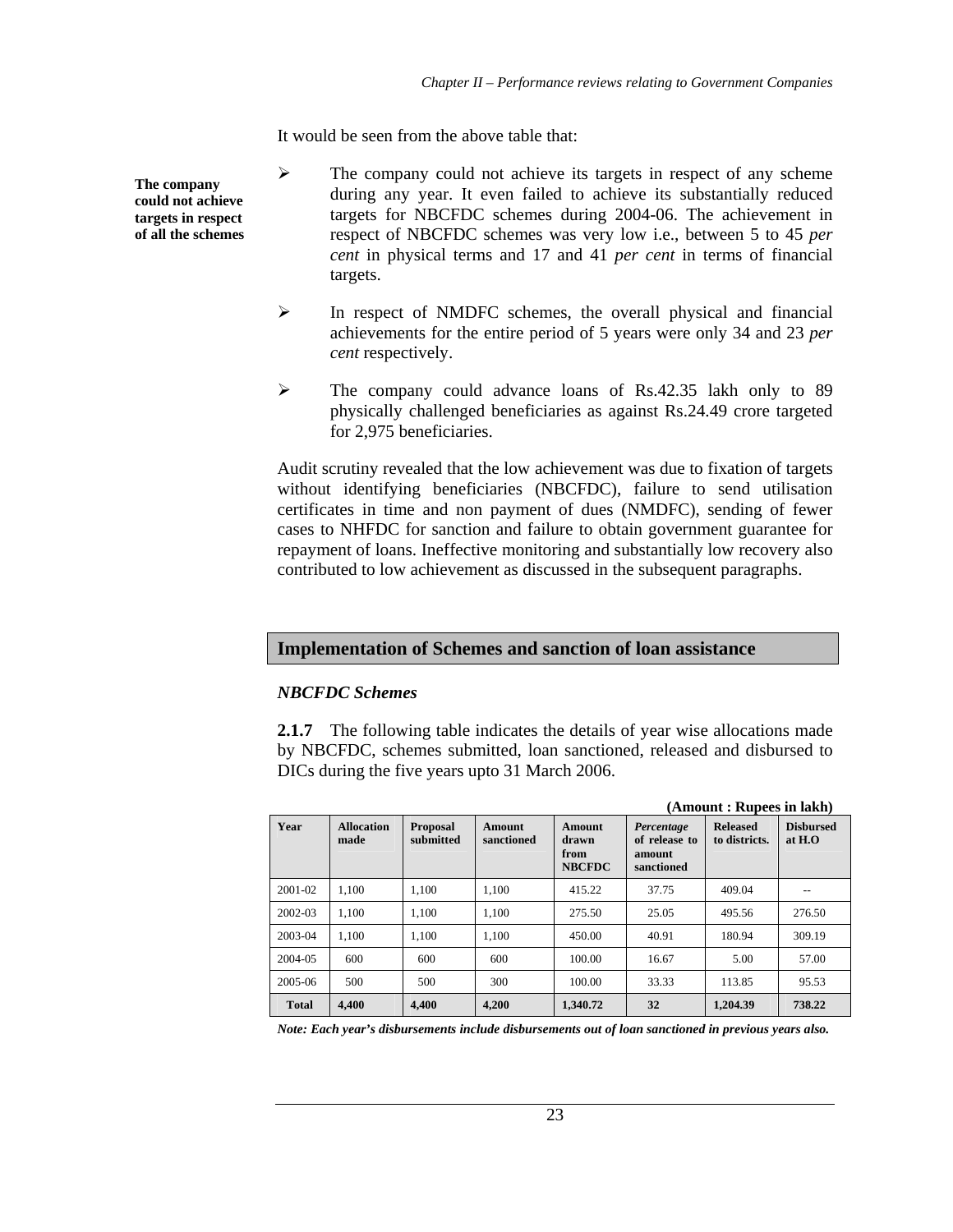It would be seen from the above table that:

 $\triangleright$  The allocation by NBCFDC which was Rs.11 crore each year during 2001-04, came down drastically to Rupees six crore in 2004-05 and to Rupees five crore in 2005-06.

¾ Though NBCFDC sanctioned loans to the extent of proposals submitted (except 2005-06), the company failed to draw the entire loan sanctioned. Actual loan drawn ranged from 41 to 17 *per cent* only (2003-05) of the sanctioned amount. **Only 32** *per cent* **of the sanctioned loan was drawn from NBCFDC** 

> $\triangleright$  The total amount of drawal of loan by the company was Rs.13.41 crore only, which constituted 32 *per cent* of the total loan sanctioned during the five years.

> Audit scrutiny revealed that the poor performance of the company in drawing of loan funds and its release to the beneficiaries was due to (i) its failure in holding pre-identification camps for selection of beneficiaries for financial assistance which resulted in delay in disbursement (10 to 24 months) and (ii) delay in sending utilisation certificates as discussed in paragraph no.2.1.16.

**beneficiaries were not held resulting in delay in disbursement** 

**Pre identification camps for** 

**There was no mechanism to ensure quick disbursement of loans to the beneficiaries.** 

Analysis of reasons for delay in releasing loans revealed that DICs had not complied with the instructions regarding submission of Quarterly Reports about funds received from Head office of the Company (HO), funds disbursed, balance funds available to monitor disbursement of loans with a view to ensuring (i) quick disbursement (ii) timely submission of utilisation certificates and (iii) refund of undisbursed amount to NBCFDC.

The Management stated (August 2006) that the allotment from NBCFDC was based on recovery and furnishing of utilisation certificates which was uncertain and therefore the selection of beneficiaries was not done in advance.

The reply is not relevant. Selection of beneficiaries in advance could have expedited the disbursements and consequent savings in penal interest as also submission of Utilisation Certificates.

# *NMDFC Schemes*

**2.1.8** The following table indicates the year wise details of proposals submitted, loan sanctioned, released and disbursed to DICs during the five years up to 31 March 2006.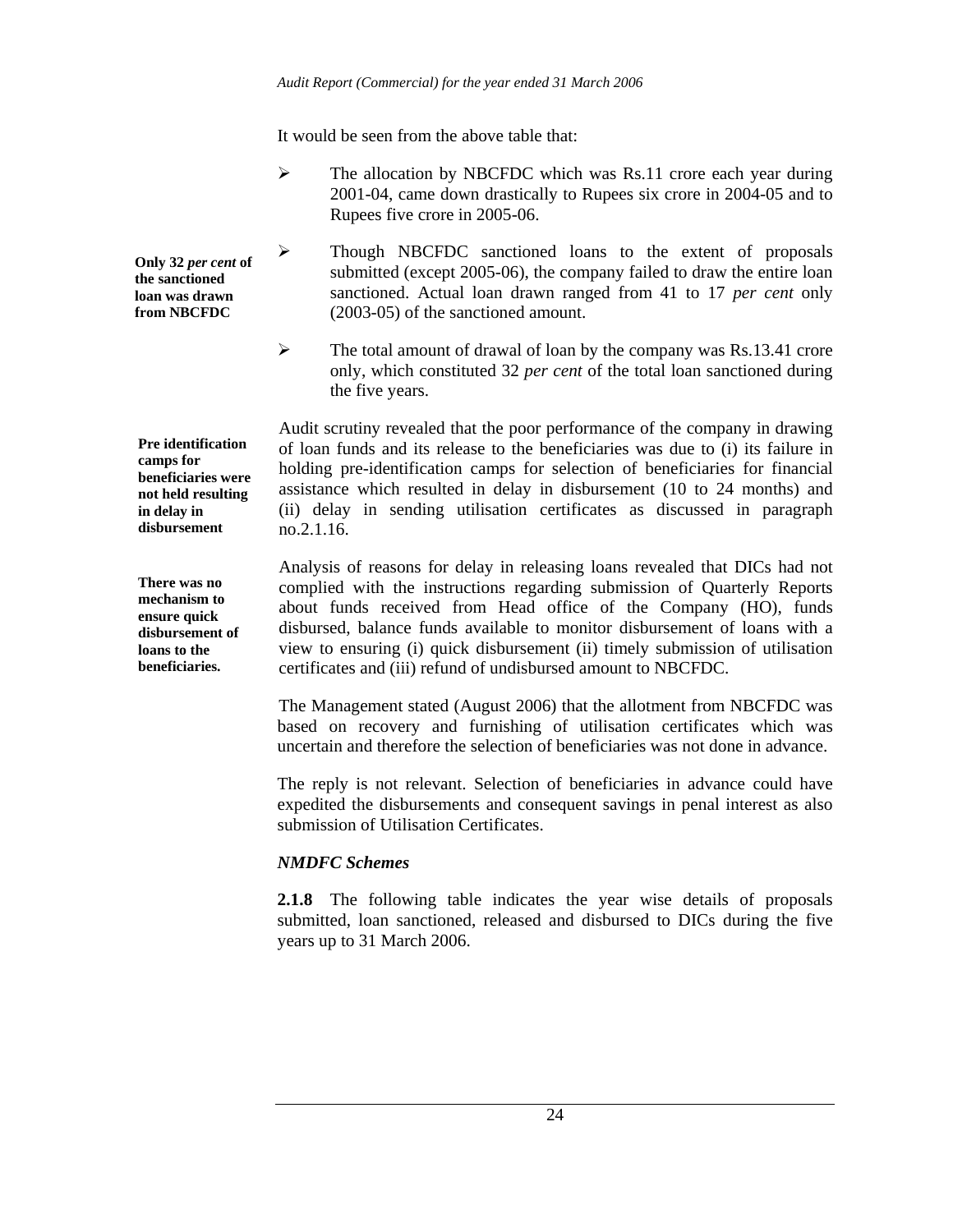| Year         | <b>Proposal</b><br>submitted | Amount<br>sanctioned | Amount<br>released<br>by<br><b>NMDFC</b> | <i>Percentage</i> of<br>release to<br>amount<br>sanctioned | Amount<br>disbursed<br>at HO | Amount<br>released<br>to DICs* |
|--------------|------------------------------|----------------------|------------------------------------------|------------------------------------------------------------|------------------------------|--------------------------------|
| 2001-02      | 204.00                       | 100                  | Nil                                      | Nil                                                        | Nil                          | 22.29                          |
| 2002-03      | 204.00                       | 150                  | N <sub>il</sub>                          | Nil.                                                       | 44.50                        | 22.20                          |
| 2003-04      | 150.00                       | 200                  | 75.00                                    | 37.50                                                      | 38.60                        | 54.00                          |
| 2004-05      | 262.08                       | 200                  | 225.00                                   | 112.50                                                     | 61.55                        | 10.00                          |
| 2005-06      | 500.00                       | 200                  | N <sub>il</sub>                          | Nil                                                        | 66.60                        | 121.50                         |
| <b>Total</b> | 1,320.08                     | 850                  | 300.00                                   | 35                                                         | 211.25                       | 229.99                         |

 **(Amount : Rupees in lakh)** 

**\* Each year's disbursements include disbursements out of loans sanctioned in the previous years also.** 

It would be seen from the above table that though the Company submitted schemes for Rs.13.20 crore and NMDFC sanctioned loans to the extent of Rs.8.50 crore, the company could draw only Rs.3 crore (35 *per cent* of the loan sanctioned) during the five years.

**The utilisation certificates were not sent in time.** 

**The company could draw only 35**  *per cent* **of the sanctioned loan from NMDFC** 

> Audit scrutiny revealed that the poor drawal of funds by the company and their release to beneficiaries was due to its failure to send utilisation certificates in time, non payment of dues of NMDFC as well as low recovery of loans. These factors ultimately resulted in meagre disbursement of loans to the beneficiaries as discussed in paragraph no.2.1.16.

### *NHFDC Schemes*

**2.1.9** The NHFDC has been financing (from 2000-01) certain schemes for the benefit of handicapped beneficiaries of minorities and backward classes with the objective of promoting self employment, establishment of small scale units, agricultural and allied units, ancillaries etc. Under these schemes the beneficiaries with more than 40 *per cent* disability, aged between 18 and 55 years, living in Madhya Pradesh with an annual income of not more than rupees one lakh in urban areas and rupees 80,000 in rural areas are eligible for the assistance.

The table below indicates the details of targets set, loan cases sent for approval, sanctioned and released by NHFDC and loan disbursed by the Company during the five years up to 2005-06.

|         | Amount : Rubees in lakn) |                                                                          |                                  |        |                                                             |       |                                |       |                          |
|---------|--------------------------|--------------------------------------------------------------------------|----------------------------------|--------|-------------------------------------------------------------|-------|--------------------------------|-------|--------------------------|
| Year    | <b>Target</b>            |                                                                          | <b>Loan cases</b><br>recommended |        | Loan cases * sanctioned<br>by NHFDC and released<br>to DICs |       | <b>Disbursement</b><br>by DICs |       | Amount<br>refunded<br>to |
|         | P                        | F                                                                        | P                                | F      | P                                                           | F     | P                              | F     | <b>NHFDC</b>             |
| 2001-02 | $- -$                    | --                                                                       | 15                               | 7.43   | 31                                                          | 14.22 | 15                             | 8.10  | 2.25                     |
| 2002-03 | --                       | --                                                                       | 85                               | 75.64  | 24                                                          | 10.48 | 27                             | 11.65 | 2.85                     |
| 2003-04 | 510                      | 431.40                                                                   | 72                               | 67.19  | 41                                                          | 20.00 | 35                             | 17.10 | 1.00                     |
| 2004-05 | 1.465                    | 1.518.00                                                                 | 98                               | 48.92  | --                                                          | 0.00  | 12                             | 5.50  | 2.50                     |
| 2005-06 | 1.000                    | 500.00                                                                   | 71                               | 49.28  |                                                             | 0.00  | --                             | 0.00  |                          |
| Total:- | 2,975                    | 2,449.40                                                                 | 341                              | 248.46 | 96                                                          | 44.70 | 89                             | 42.35 | 8.60                     |
|         |                          | $(D, D), \ldots$ , $(D, D)$ $(D, D)$ $(D, D)$ $(D, D)$ $(D, D)$ $(D, D)$ |                                  |        |                                                             |       |                                |       |                          |

 **(Amount : Rupees in lakh)** 

 **(P: Physical (No. of cases) ; F: Financial (Amount)).** 

 **\*Sanctions for the year 2001-02 included cases sent in the year 1999-2000 also.**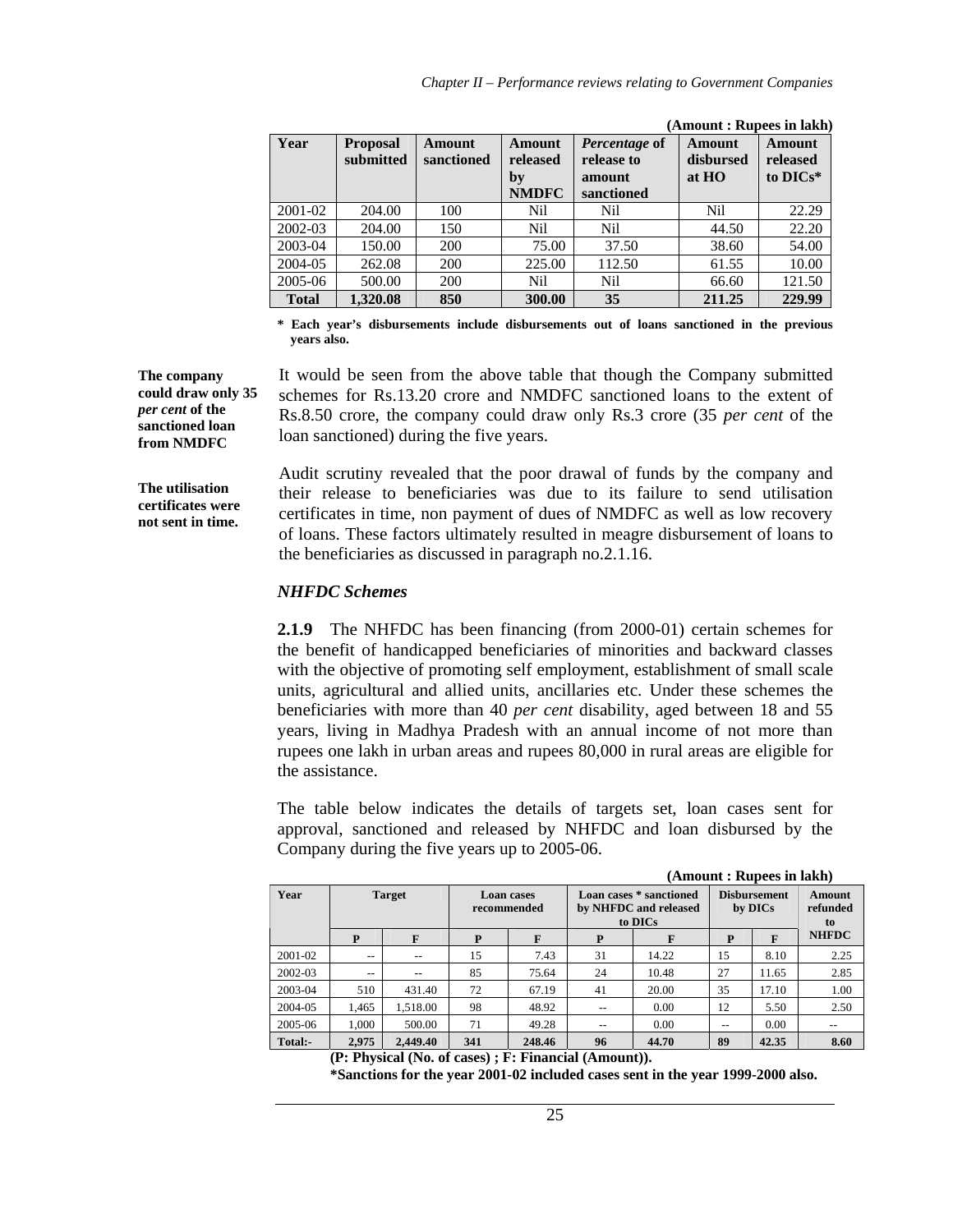In addition to the refund of Rs.8.60 lakh to NHFDC, Rs.6.19 lakh received from the DICs in 2005-06 towards loan recovery were also remitted to NHFDC as repayment of loan.

It would be seen from the above table that:

- $\triangleright$  no targets were fixed by the Company for financial assistance to handicapped beneficiaries during the years 2001-02 to 2002-03.
- $\geq$  against the targets fixed for assistance of Rs. 24.49 crore to 2,975 beneficiaries during the period 2003-06, only 241 cases for total loan assistance of Rs.1.65 crore (7 *per cent* of target fixed) were recommended for sanction. The reasons for the poor performance during the period 2003-04 to 2005-06 had not been analysed.
	- ¾ loan was disbursed to only 89 beneficiaries during 2001-06.
	- $\triangleright$  there were abnormal delays ranging between one and 24 months in disbursement of loans to the beneficiaries.
	- ¾ only Rs.6.19 lakh (14 *per cent* of the total loan disbursed) were recovered during the period of five years ended on 31 March 2006, leaving Rs.36.16 lakh to be recovered (Rs.42.35 lakh – 6.19 lakh).

The Management stated (August 2006) that no staff of the company was posted at DICs, which affected the disbursement of loan and its recovery. The reply is not tenable as the State Government had ordered (July 1999) DICs to perform the work of the Company and the Company should have monitored both disbursement and recovery of loan from time to time through the Industries Department, as per the orders of the State Government.

# **Deficiencies in extending financial assistance and execution of schemes**

## *Absence of Survey*

 $\overline{a}$ 

**2.1.10** The Company, since its inception, had not conducted any survey of beneficiaries living below the poverty line (BPL) so as to formulate a base for planning and extending financial assistance and to cover the entire targeted population in a phased manner. As a result the beneficiaries living in remote areas who were in need of financial assistance were denied the benefits of the schemes. The Board of Directors had observed (January 2003) that the beneficiaries living below double the poverty line<sup>18</sup> and in remote areas were

**The company could send proposals for sanction of loan only for 7** *per cent* **of the target fixed.** 

**Only 14** *per cent* **of total loan disbursed could be recovered in six years** 

> **Survey of targeted population living below poverty line was not conducted.**

*<sup>18</sup> Whose annual income does not exceed Rs.40,000 in rural and Rs.55,000 in urban areas in case of NBCFDC and in Rs.42,000 and Rs.55,000 respectively in the case of NMDFC.*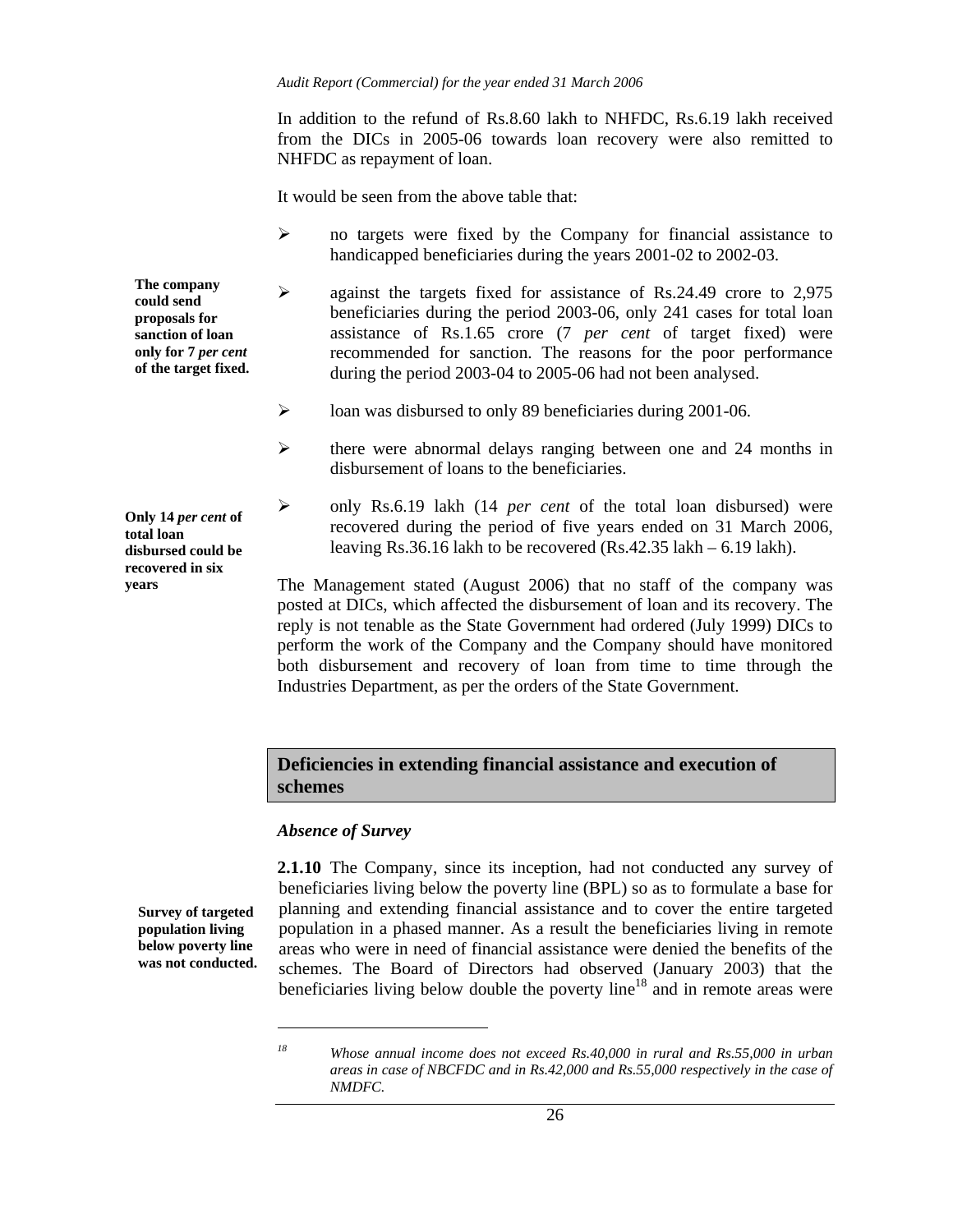deprived of the benefits of the schemes and, therefore, had desired that a survey of such beneficiaries should be conducted. The Company, however, did not take any action in this regard (March 2006).

The Management stated (August 2006) that such surveys are conducted by the Government and not by the Company. The reply is not tenable as the government had already entrusted the activity of providing financial assistance to the Company and any survey required to identify the beneficiaries had to be conducted by the Company itself, through an appropriate agency. The Management also failed to comply with the Board directives in this regard.

## *Loans to ineligible projects*

**Rs.95 lakh were disbursed for ineligible projects** 

**2.1.11** As per the financing guidelines of NBCFDC the SCA (Company) was empowered to sanction and disburse loan for projects costing up to rupees five lakh provided that one time approval of NBCFDC was obtained for such projects. Out of the total project cost, 85 *per cent* shall be financed by NBCFDC, 10 *per cent* by the Company and the remaining 5 *per cent* was to be contributed by the beneficiary. Contrary to the guidelines, the Company sanctioned loans of Rs.95.22 lakh in eight cases during the period January 2003 to August 2005 for projects costing more than rupees five lakh each, (Rs.6.10 lakh to Rs.19.03 lakh), collectively to more than one beneficiary forming a group.

As the cost of each project was more than rupees five lakh, sanction of loan to these beneficiaries was not justified and resulted in extension of undue favour to certain beneficiaries.

The Management stated (August 2006) that the loan was disbursed to the beneficiaries by forming their groups and utilisation certificates were sent to NBCFDC. The reply is not tenable as the financing guidelines were violated.

# *Non formulation of long term / short term objectives*

**2.1.12** Though the company has been in existence for more than a decade, it has not formulated any long term or short term strategy for financing the targeted beneficiaries.

## *Disproportionate coverage of loan assistance to the targeted population*

**2.1.13** During the years 2002-06, the Company disbursed loan of Rs.2.11 crore at Head office (NMDFC schemes) out of which Rs.63.74 lakh were disbursed to 23 minority beneficiaries during the years 2002-2004. Out of Rs.63.74 lakh, Rs.46.24 lakh (72 *per cent*) were disbursed to 18 beneficiaries of Bhopal district only. Thus, coverage to beneficiaries in the other districts was skewed.

A special scheme for development of minorities in minority concentration areas of the State was approved (February 2005) by NMDFC and an amount of rupees one crore was released for its implementation in Bhopal district.

**Coverage of loan assistance to the targeted population was inadequate.**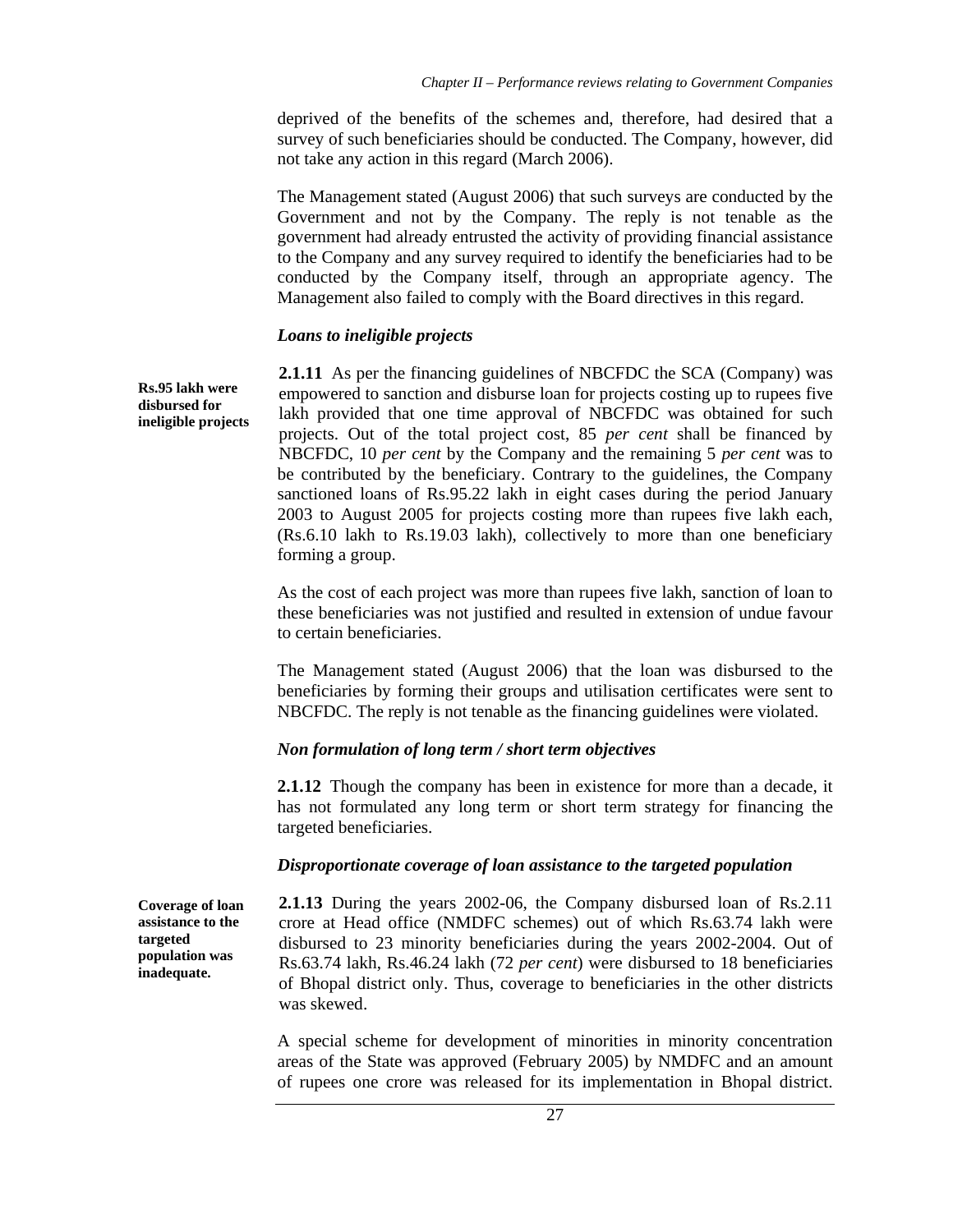Though Bhopal district was selected, the Head office of the Company disbursed loan worth Rs.30.50 lakh to 31 Self Help Group (SHG) beneficiaries in Bhopal city only instead of extending assistance to beneficiaries in the entire district.

The Management stated (August 2006) that the loan cases were sanctioned at HO after receipt of applications from the DICs. The reply is not acceptable, as adequate publicity of the scheme was not given by the Company to attract eligible applicants from all parts of the district.

## *Sanction of loan in contravention of the guidelines*

**2.1.14** NMDFC guidelines stipulate that in order to cover maximum number of beneficiaries, at least 70 *per cent* of the term loan given in any financial year by a SCA should be for projects costing rupees one lakh and below per beneficiary, 20 *per cent* should be for projects costing between Rs. one to two lakh and that not more than 10 *per cent* of the loan should be given for projects costing more than rupees two lakh per beneficiary. It was noticed during audit that out of total loans of Rs.66.70 lakh and Rs.92.60 lakh disbursed during the years 2002-04, loans worth Rs.38.99 lakh and Rs.19.57 lakh representing 58 and 21 *per cent* were disbursed for projects costing more than rupees two lakh each in contravention of the guidelines of NMDFC. This deviation from guidelines resulted in denial of loan assistance to other needy beneficiaries

Similarly, the NBCFDC guidelines stipulate that in order to cover larger number of beneficiaries the SCA should ensure utilisation of 75 *per cent* of the total loan for projects costing below Rs.50,000 each. The position of funds disbursed at HO where the loan amount was in excess of Rs.50,000 is as detailed below: -

|              |                               | (Amount: Rupees in lakh)              |
|--------------|-------------------------------|---------------------------------------|
| Year         | <b>Total amount disbursed</b> | Disbursed at HO ( <i>percentage</i> ) |
| 2001-02      | 409.04                        |                                       |
| 2002-03      | 772.06                        | 276.50(36)                            |
| 2003-04      | 490.13                        | 309.19(63)                            |
| 2004-05      | 62.00                         | 57.00 (92)                            |
| 2005-06      | 209.38                        | 95.53(46)                             |
| <b>Total</b> | 1942.61                       | 738.22 (38)                           |

From the table above it would be observed that the company disbursed 36 to 92 *per cent* loans exceeding Rs.50,000 at HO in violation of the guidelines. This resulted in denial of benefits of the schemes to other beneficiaries.

**Loans amounting to Rs.7.96 crore were given in contravention of the guidelines of NMDFC and NBCFDC.**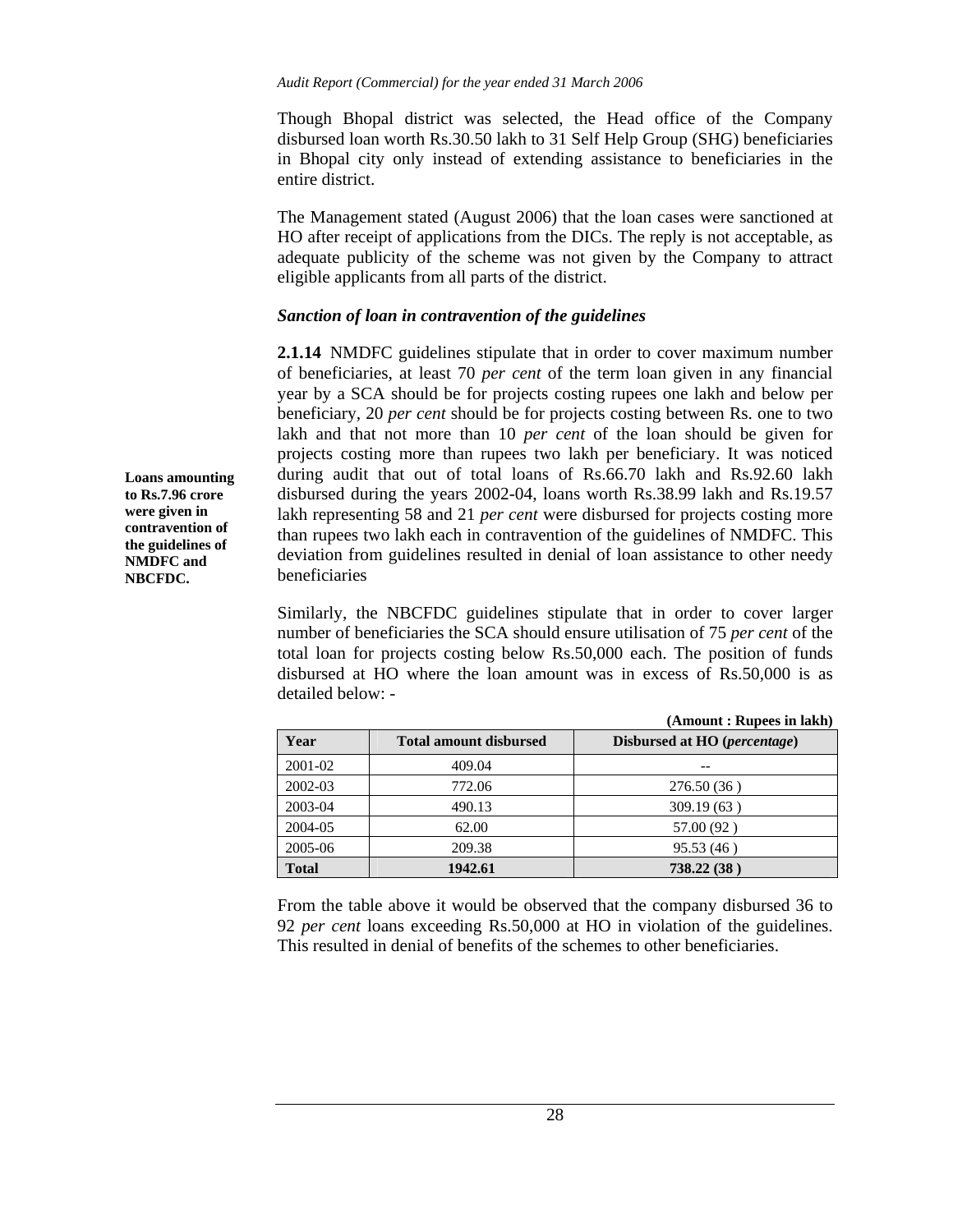## *Diversion of loan funds for repayment of dues to financing agencies*

**The undisbursed loan amount and share of State Government (Rs.10.49 crore) were used for repayment of loan.** 

**2.1.15** Since inception to 31 March 2001 the Company had disbursed loan of Rs.15.87 crore (both NBCFDC and NMDFC) against which it could recover only Rs.1.99 crore from the beneficiaries. Though the recovery was only Rs.1.99 crore, the company repaid Rs.11.62 crore (Rs.8.32 crore to NBCFDC and Rs.3.30 crore to NMDFC) against instalments, which fell due for repayment. Similarly, as against the recovery of Rs.5.51 crore from the beneficiaries, during April 2001 to March 2006, the Company paid Rs.5.72 crore (Rs.3.88 crore to NBCFDC and Rs.1.84 crore to NMDFC) against instalments, which fell due till 31 March 2006. The repayments in excess of recovery were made from undisbursed loan amount (Rs.6.04 crore) and Government share of project cost received in the form of share capital (Rs.4.45 crore) and instalment recovered from the beneficiaries (Rs.6.85 crore). Thus Rs.10.49 crore were diverted for repayment of loan resulting in deprival of assistance to the targeted beneficiaries.

The Management accepted (August 2006) the above audit observation.

## *Abnormal delay in sending utilisation certificates*

**2.1.16** As per the guidelines of NBCFDC, the loan should be utilised within 90 days from the date of release, failing which higher rate of interest at 6 *per cent* (normal rate 3 *per cent*) shall be charged for delays ranging between 91 to 180 days and at 8 *per cent* for delays beyond 180 days. Audit scrutiny revealed that the Company delayed submission of utilisation certificates from five to 35 months and did not submit utilisation certificates in respect of assistance of Rs.4.55 crore disbursed up to 31 March 2001 for which NBCFDC charged interest of Rs.2.57 crore upto 31 March 2006, at the higher rate. Further, in respect of loans disbursed from 2001-02 to 2005-06, the Company again delayed furnishing utilisation certificates for which NBCFDC charged higher rate of interest to the extent of Rs.1.19 crore upto 31 March 2006 out of which Rs.19.44 lakh had already been paid (November 2003).

Thus delay in furnishing utilisation certificates resulted in avoidable interest expenditure of Rs.3.76 crore.

The Management stated (August 2006) that the delay in furnishing utilisation certificates was due to delay in receipt of the same from the DICs. The reply is not tenable as it is the overall responsibility of the Company to furnish utilisation certificates in time. Close monitoring by the Company could have made this possible.

Similarly, in the case of NMDFC, funds remaining unutilised from 3 to 6 months attract interest at the rate of 6.5 *per cent* (normal rate 3.5 *per cent*) and those remaining unutilised for more than 6 months attract interest at 8.5 *per cent*. It was noticed during audit that the Company delayed furnishing utilisation certificates by 2 to 54 months as a result of which NMDFC charged higher rate of interest to the extent of Rs.1.35 crore till 31 March 2006.

**Delay in sending utilisation certificates to NBCFDC and NMDFC resulted in avoidable interest expenditure of Rs.5.11 crore.**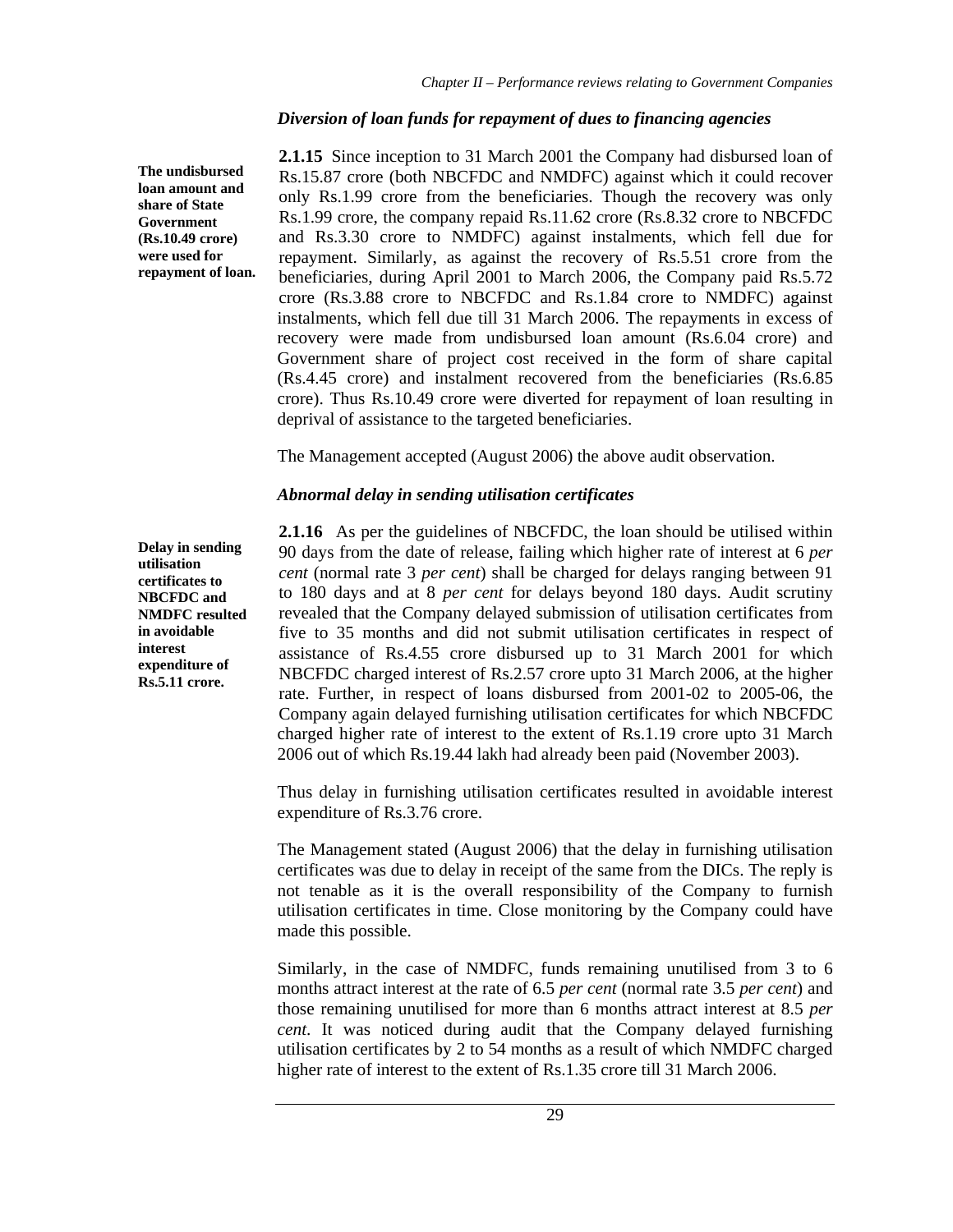The Management accepted (August 2006) that the delay in receipt of utilisation certificates from the DICs resulted in payment of interest at higher rates.

### *Absence of post disbursement monitoring*

**2.1.17** NBCFDC guidelines, *inter alia* specify introduction of beneficiary loan cards with a view to ensuring the authenticity of the transaction and to monitor/verify the utilisation of loan and its repayment. The guidelines also stipulate introduction of response cards seeking information from the loanee about his/her identity, loan received, its utilisation/repayment etc. for monitoring and evaluation of the scheme. It was noticed during audit that these guidelines were not complied with by the Company. The Company also failed to conduct any post disbursement monitoring of the schemes/ beneficiaries to ascertain the status of actual implementation of the financed schemes and their success rate so as to ensure successful financing of future schemes. **Post disbursement monitoring was not done.** 

## *Physical verification of assets*

**The company did not conduct physical verification of assets of the beneficiaries.** 

**2.1.18** The Company did not conduct any physical verification of assets of the beneficiaries, as a result of which it was not in a position to ascertain existence of non-performing assets or the actual number of units working, closed, sold or managed by persons other than the beneficiaries.

### *Misappropriation of funds due to improper maintenance of records*

**2.1.19** Audit scrutiny of records of DICs revealed that: -

- $\triangleright$  Cash books were not maintained properly and in some DICs not maintained at all.
- ¾ Beneficiary ledger was not maintained/not maintained properly i.e., postings were not made for all the years. As a result, the amount due for recovery and received there against could not be analysed.
- ¾ The Company did not impart training to DIC staff for maintenance of accounts.
	- $\triangleright$  At 5 DICs 677 old cheque books containing post dated cheques issued by the beneficiaries for payment of instalments of loan were not presented to the bank for credit to the Company's account. This indicated total lack of monitoring and control over the recovery portfolio. The Company ordered that from October 2000 onwards all loan instalments should be collected only in the form of demand draft or in cash thus further weakening the control.

**Post dated cheques submitted by the beneficiaries were not presented to Banks.**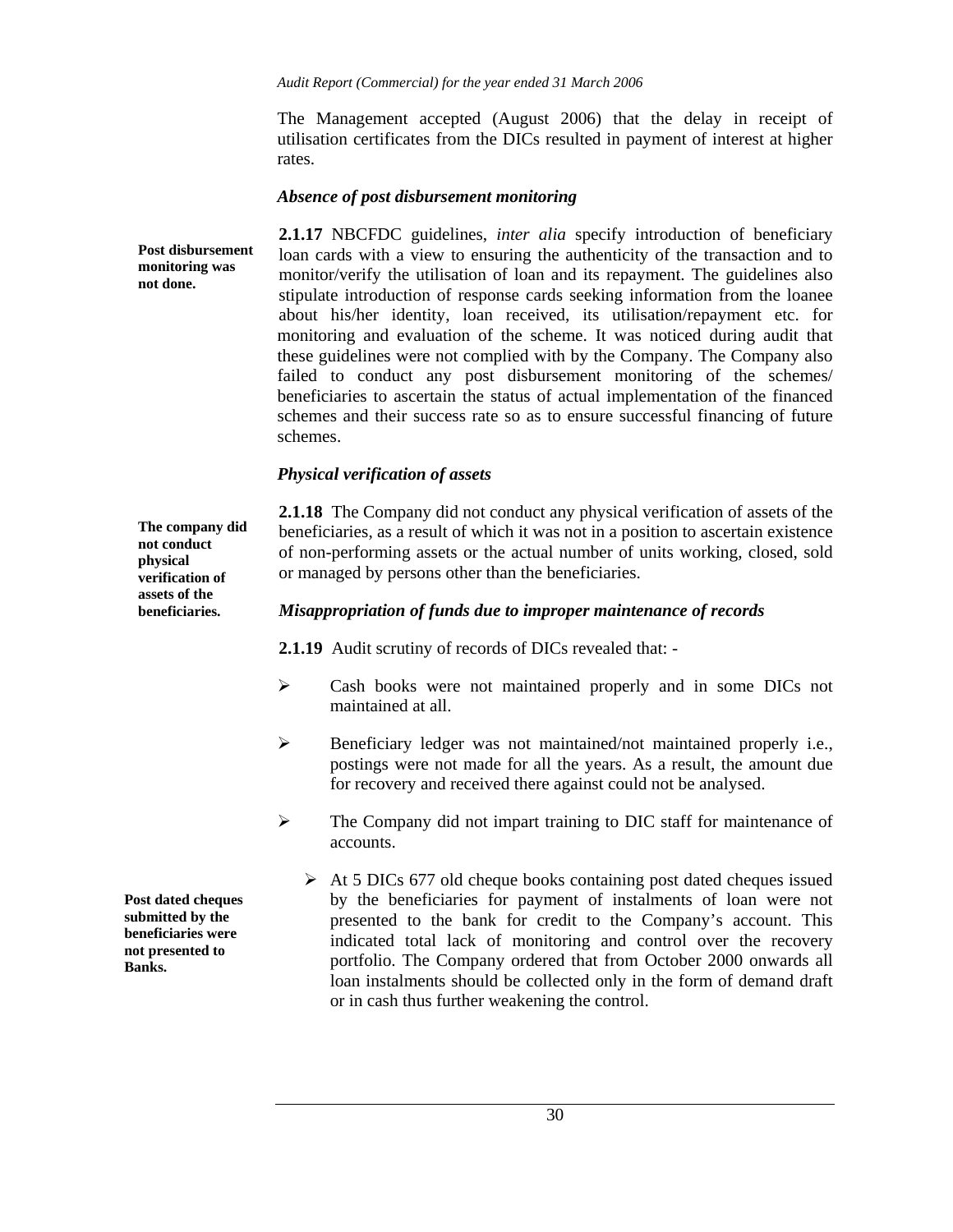**Weak control over DICs resulted in misappropriation of funds.** 

> **Money receipt books were not presented to Audit for verification.**

- ¾ **It was noticed during audit that at five DICs (Shajapur, Gwalior, Chhatarpur, Bhind and Damoh) an amount of Rs.4,06,979 received from the beneficiaries against 250 money receipts was neither entered in the cash books nor deposited in the Bank. The concerned dealing assistants misappropriated the money. After the misappropriation was pointed out by Audit (June/July 2006), Rs.2,30,000 were deposited by the concerned assistant at DIC Damoh and Rs.45,900 at DIC Shajapur.**
- ¾ At three DICs (Vidisha, Damoh and Khandwa) the money receipts were printed at DIC level instead of using the money receipts supplied by the Company. One receipt book (started after 29 November 2004) was not produced to Audit for verification at DIC Damoh.
- ¾ Though Money Receipt Books were issued to DIC, Indore the same were not produced to Audit. The concerned Branch Manager stated (June 2006) that no Money Receipt Books were issued to them by the HO. Despite this being a matter of serious concern, the same was not investigated. In this DIC, though the beneficiaries had deposited the amount direct into the bank, the same was not entered in the cash book.
- ¾ Revenue authorities were requested to issue RRCs for the loan amount paid to the beneficiary without actually verifying the exact amount payable because the ledgers were not maintained properly.
- ¾ The beneficiary ledger at HO was not maintained in the format prescribed by the Company itself. Complete details about the beneficiary, break-up of instalments and interest due, were not entered in the beneficiary ledger.

The Management stated (August 2006) that the training to DIC employees was being imparted through Madhya Pradesh Consultancy Organisation Limited (MPCON) for maintenance of accounts. The reply is not acceptable in view of the fact that there was no mention of the training in the scope of work awarded to MPCON in June 2001. DIC officers also stated (June/July 2006) that the company did not impart any training to them.

Though, the improper maintenance of records resulted in misappropriation of cash, the Company has neither taken any action to set right the deficiencies nor had it taken any action against the erring officials.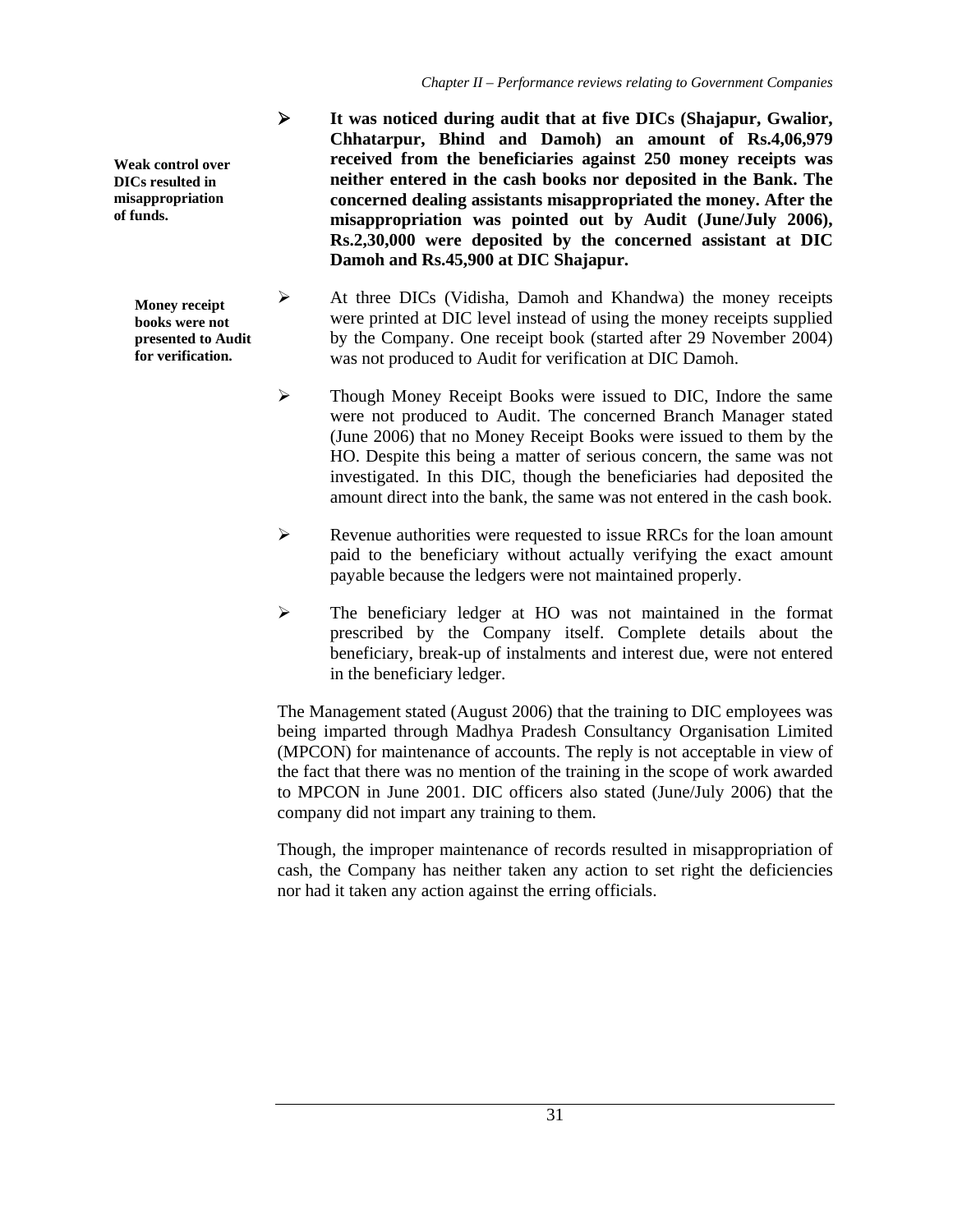## **Recovery Performance**

## *Term loans*

**Contrary to the existing practice loans of Rs.4.33 crore were disbursed without obtaining post dated cheques.** 

**2.1.20** The Company had been sanctioning loans to the beneficiaries through DICs since its inception. From December 2002, it started disbursing all loans for projects costing rupees one lakh and above per beneficiary at its HO. Term loans to the extent of Rs.2.86 crore (Rs.2.42 crore to Backward classes and Rs.0.44 crore to minorities) and Rs.1.47 crore (Rs.1.27 crore to Backward classes and Rs.0.20 crore to minorities) were sanctioned to beneficiaries in the years 2002-03 and 2003-04 respectively (up to June 2003) by the HO.

The year wise cumulative recovery due (including interest) and actual recoveries made there against are as detailed below: -

|         |                         |                |             |                   |                |             | (Amount: Rupees in lakh) |                |             |
|---------|-------------------------|----------------|-------------|-------------------|----------------|-------------|--------------------------|----------------|-------------|
|         | <b>Backward classes</b> |                |             | <b>Minorities</b> |                |             | <b>Total</b>             |                |             |
| Year    | Due                     | Reco-<br>vered | Per<br>cent | Due               | Reco-<br>vered | Per<br>cent | Due                      | Reco-<br>vered | Per<br>cent |
| 2002-03 | 4.88                    | 0.26           | 5           | 0.24              | --             |             | 5.12                     | 0.26           | 5           |
| 2003-04 | 86.39                   | 18.31          | 21          | 14.91             | 2.11           | 14          | 101.30                   | 20.42          | 20          |
| 2004-05 | 154.38                  | 30.23          | 19          | 27.51             | 3.78           | 14          | 181.89                   | 34.01          | 19          |
| 2005-06 | 227.63                  | 35.12          | 15          | 40.57             | 5.08           | 13          | 268.20                   | 40.2           | 15          |

From the table above it would be seen that the recovery position, which was already poor, had further deteriorated over the years from 20 to 15 *per cent*  during 2003-04 and 2005-06. Audit noticed that the main reason for poor recovery was disbursement of loan without obtaining post dated cheques from the beneficiaries though the practice was in existence in respect of 'Micro finance' loans. The Company did not also initiate legal action against the defaulters even in cases where the default was chronic.

The status of recovery by DICs could not be analysed in audit, as the beneficiary wise record was not properly maintained.

## *Micro finance loan*

**Legal action was not initiated against defaulters.** 

**2.1.21** During the period 2002-03 to 2005-06, micro finance loan of Rs.2.05 crore and Rs.1.44 crore were disbursed to Non-government Organisations (NGOs) and Self Help Groups (SHGs) of backward classes and minorities respectively by the HO after collecting post dated cheques. The status of recovery is as detailed below: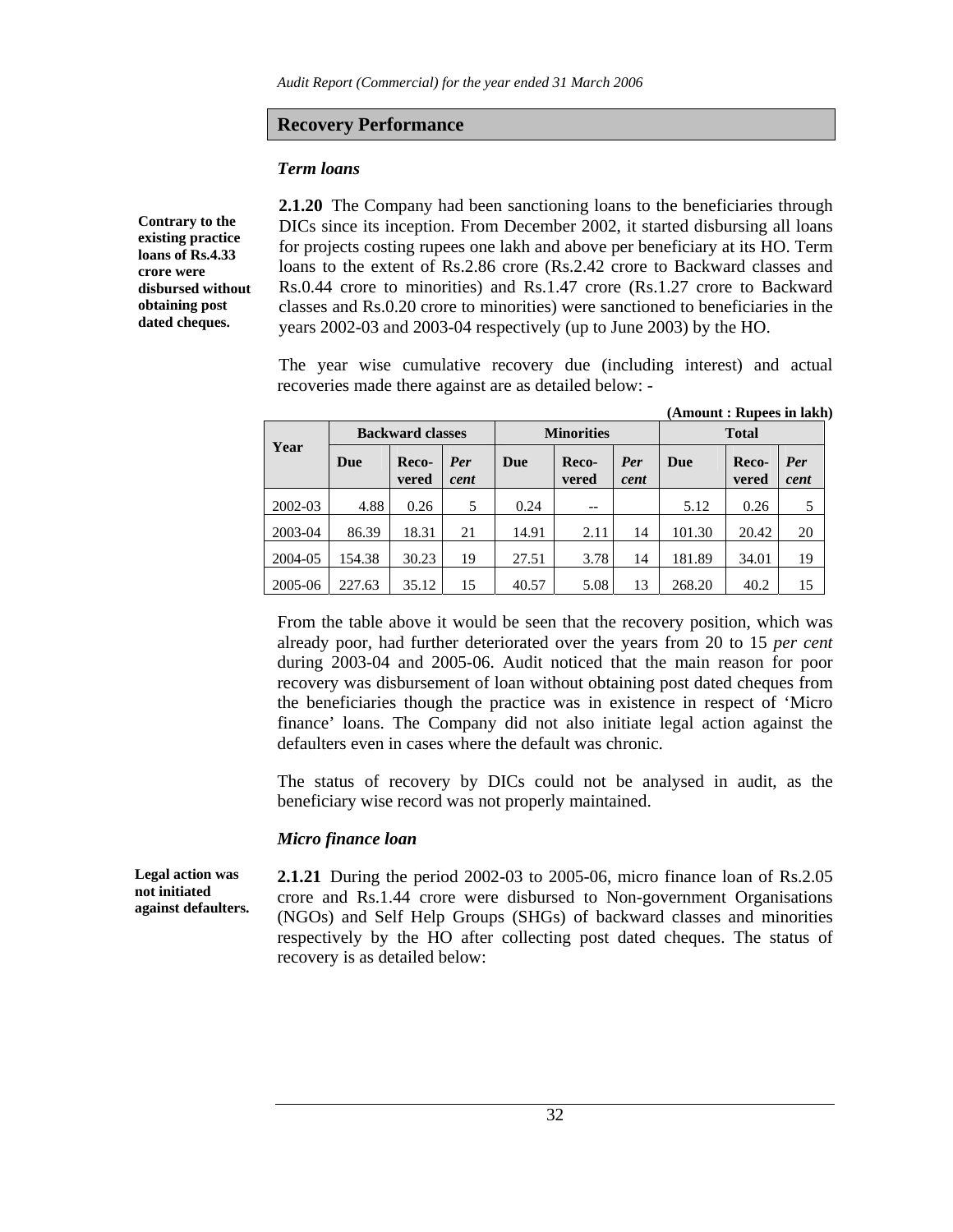|                         |       |                |                   |       |                       |              | (111110 u110 + 100pcc) 111 101111 |                |             |
|-------------------------|-------|----------------|-------------------|-------|-----------------------|--------------|-----------------------------------|----------------|-------------|
| <b>Backward Classes</b> |       |                | <b>Minorities</b> |       |                       | <b>Total</b> |                                   |                |             |
| Year                    | Due   | Recov-<br>ered | Per<br>cent       | Due   | <b>Recov-</b><br>ered | Per<br>cent  | Due                               | Recov-<br>ered | Per<br>cent |
| 2002-03                 | 0.98  |                |                   |       |                       |              | 0.98                              |                |             |
| 2003-04                 | 18.64 | 6.86           | 37                | 1.52  | 0.09                  | 6            | 20.16                             | 6.95           | 34          |
| 2004-05                 | 40.92 | 9.13           | 22                | 20.00 | 7.73                  | 39           | 60.92                             | 16.86          | 28          |
| 2005-06                 | 93.87 | 19.77          | 21                | 50.80 | 17.25                 | 34           | 144.67                            | 37.22          | 26          |

**(Amount : Rupees in lakh)** 

From the table it can be seen that the recovery has shown a steadily decreasing trend in both the categories. The overall recovery came down from 34 (2003- 04) to 26 *per cent* (2005-06).

The main reason for low recovery was the lenient view by the management against the defaulters. Audit also noticed that though the cheques submitted by the beneficiaries bounced, the management did not initiate legal action against them immediately as required under the applicable law.

In respect of NBCFDC loans, five to 11 DICs recorded `nil' recovery during the years 2001-06. Similarly, in respect of NMFDC loans, up to 17 DICs recorded `nil' recovery during various years.

The Management stated (August 2006) that legal action was being initiated against the defaulters. The fact however, remains that action should have been initiated immediately without waiting for up to 19 months after bouncing of cheques, as remedy under section 138 of the Negotiable Instruments Act is available only if action is initiated within 30 days.

# *Payment of penal interest*

**2.1.22** Due to poor recovery, the Company could not repay the instalments of principal loan falling due from time to time. Consequently, the financing agencies levied penal interest of Rs.2.58 crore (Rs.1.87 crore by NBCFDC and Rs.0.71 crore by NMDFC) during the period 2001-06, out of which Rs.1.15 crore (Rs.0.65 crore to NBCFDC and Rs.0.50 crore to NMDFC) had already been paid.

# **Internal Control/Audit**

The Internal Control System of the Company was found to be deficient. The weak Internal Controls resulted in misappropriation of funds as discussed in para 2.1.19. Other weaknesses are as indicated below:

**Penal interest of Rs.2.58 crore was charged by the funding agencies for delay in payment of instalments**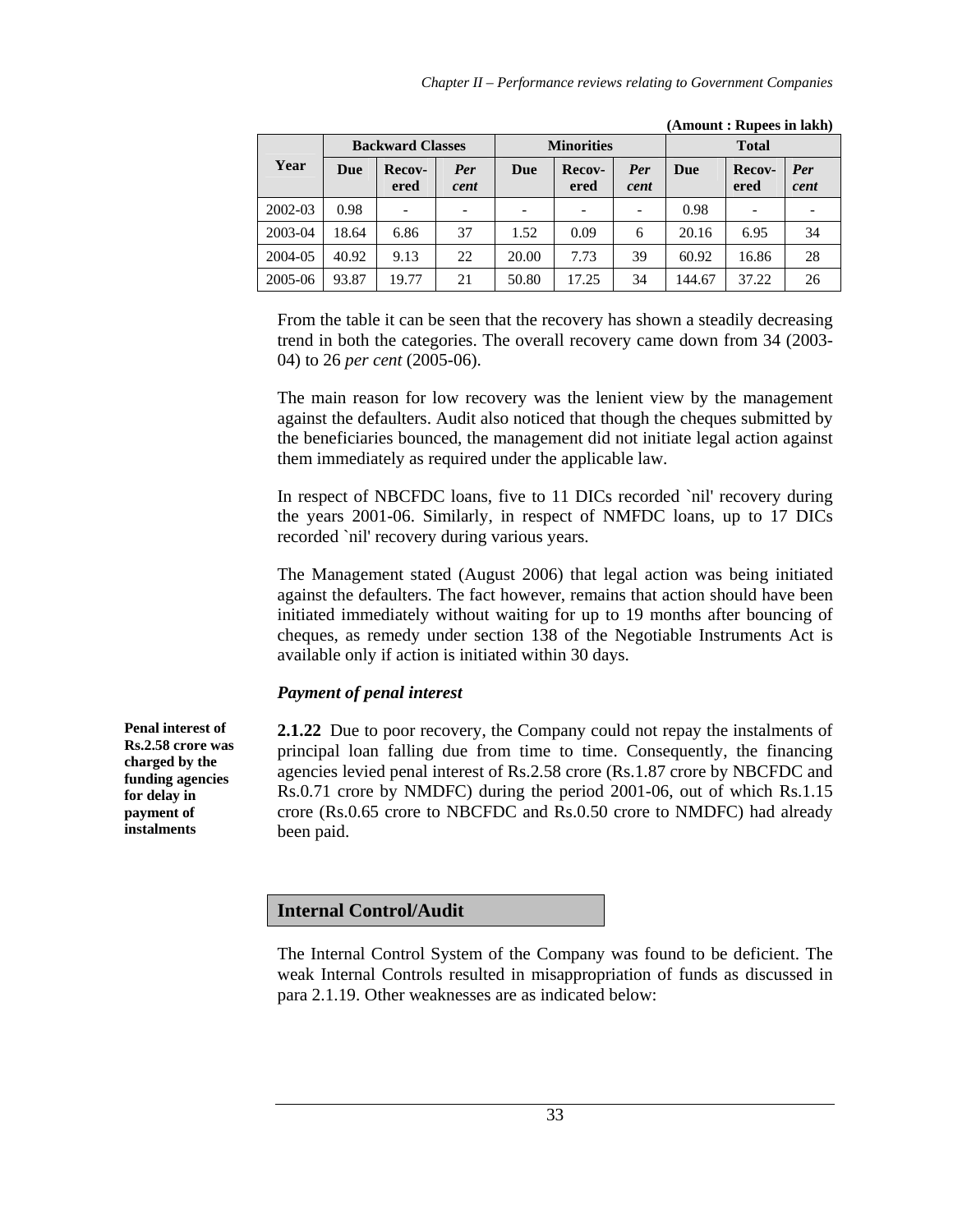## *Accounting Controls*

**2.1.23** In spite of being in existence for more than a decade, the Company had not introduced a proper accounting system either in the HO or at DICs. It was noticed during audit that:

- $\triangleright$  The books of accounts were not kept on accrual basis.
- $\triangleright$  The interest collected from the beneficiaries was adjusted against the principal only.
- ¾ Bank Reconciliation Statements were not prepared regularly.
- ¾ The accounts finalised up to 2000-01 did not reflect the correct position of income/expenditure and assets/liabilities.
- $\triangleright$  No record was kept at the HO till 2004 about the number of money receipt books supplied to DICs and receipts issued from out of these books.
- ¾ No steps were taken for preparation of an Accounting Manual.
- ¾ The accounts of the HO and DICs were not reconciled regularly.

## *Operational Controls*

**2.1.24** Audit noticed that:

- $\triangleright$  The loans and advances were not shown in the financial accounts according to the age, realisability and security.
- $\triangleright$  No record in support of visits made by officers of DICs for recovery of instalments was maintained.
- ¾ Monthly Statements of expenditure and details of recovery of instalments and loans disbursed were not obtained from DICs regularly so as to monitor disbursement of loan and recovery of instalments and their prompt remittance to HO.

## *Internal Audit*

**2.1.25** Though the company has been engaged in extending financial assistance to beneficiaries since 1994, it has not yet introduced any internal audit system to exercise control over sanction and disbursement of loan to beneficiaries through HO/DICs. Improper maintenance of records coupled with absence of internal audit led to misappropriation of cash in five districts as discussed in paragraph no.2.1.19.

**kept at HO for money receipt books issued to DICs.** 

**No record was** 

**Monthly statements were not obtained from DICs to monitor disbursement and recovery of loan.**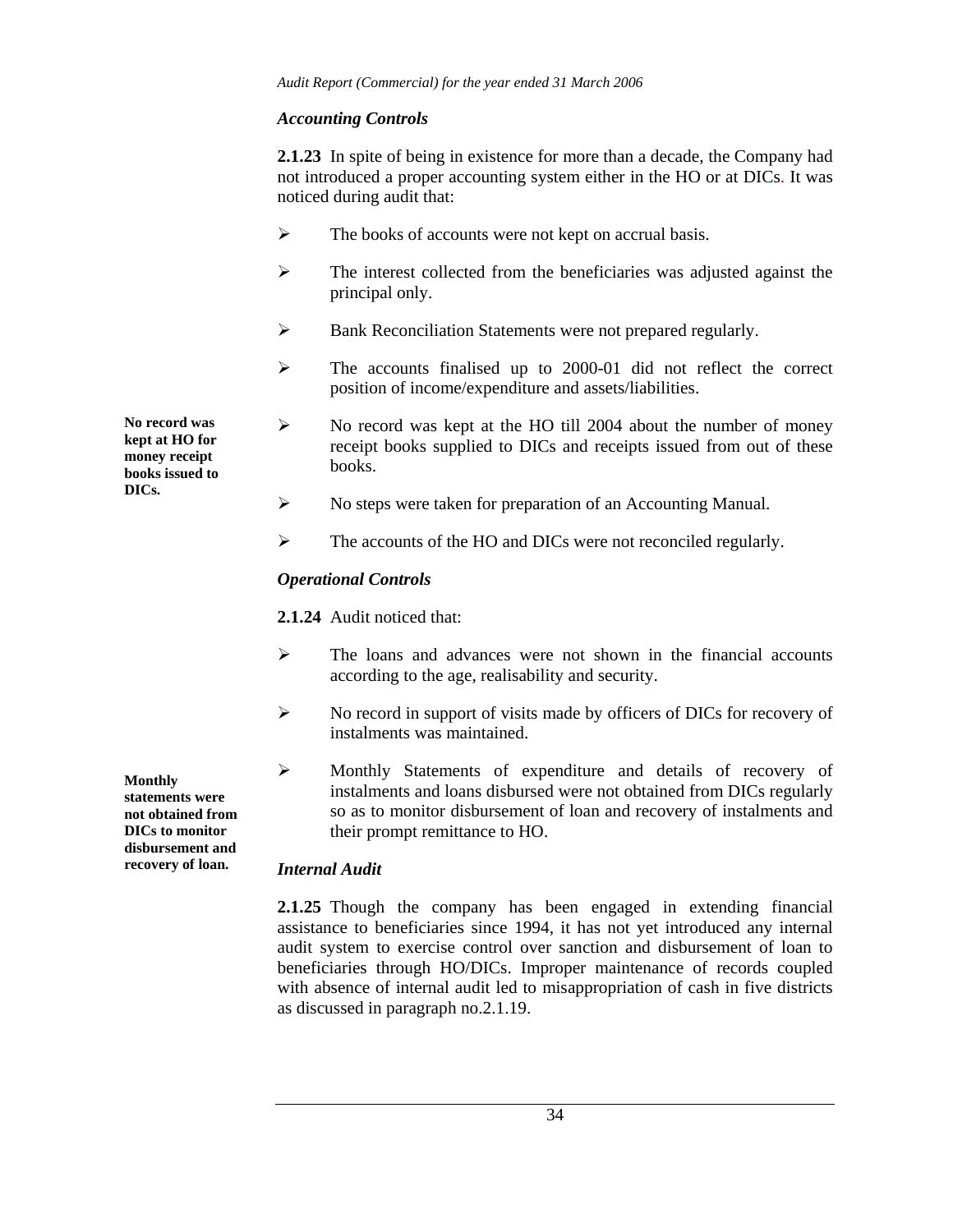### **Conclusion**

**The performance of the Company with regard to its stated objectives was found to be deficient in many respects. It had not conducted any survey of the targeted population, though desired by the financing agencies. It did not prepare any short term/long term strategies for providing loan assistance to the targeted population across the State. There were deficiencies in extending financial assistance viz., non-holding of preidentification camps, non-compliance with the schemes guidelines, sanctioning loan for ineligible projects, uneven coverage of targeted population, abnormal delay in disbursement of loans and furnishing utilisation certificates, and diversion of loan funds for repayment of dues to financing agencies.** 

**Recovery of loans was not ensured in all cases by obtaining post dated cheques and wherever cheques were obtained legal action was not initiated for bouncing of cheques. There were serious deficiencies in the system of record keeping/accounting, leading to misappropriation of cash remaining undetected. There was no internal audit in the Company since its inception. All these deficiencies resulted in poor coverage of the targeted population, drawal of lesser funds against sanction and poor recovery of dues.** 

## **Recommendations**

The Company needs to :

- ¾ generate awareness among the targeted population after holding surveys of such population,
- $\triangleright$  hold pre-identification camps for quicker identification of beneficiaries,
- $\triangleright$  strengthen the mechanism for sanction and release of loans and monitor the status of beneficiaries,
- ¾ take effective steps to improve the performance of recovery and maintenance of records as well as strengthen the internal control system at DIC level,
- $\triangleright$  evolve a mechanism to assess the impact of implementation of different schemes for backward classes and minorities and
- $\triangleright$  ensure submission of utilisation certificates in time.

 The above findings were reported to the Government/Management (August 2006); their replies had not been received (September 2006).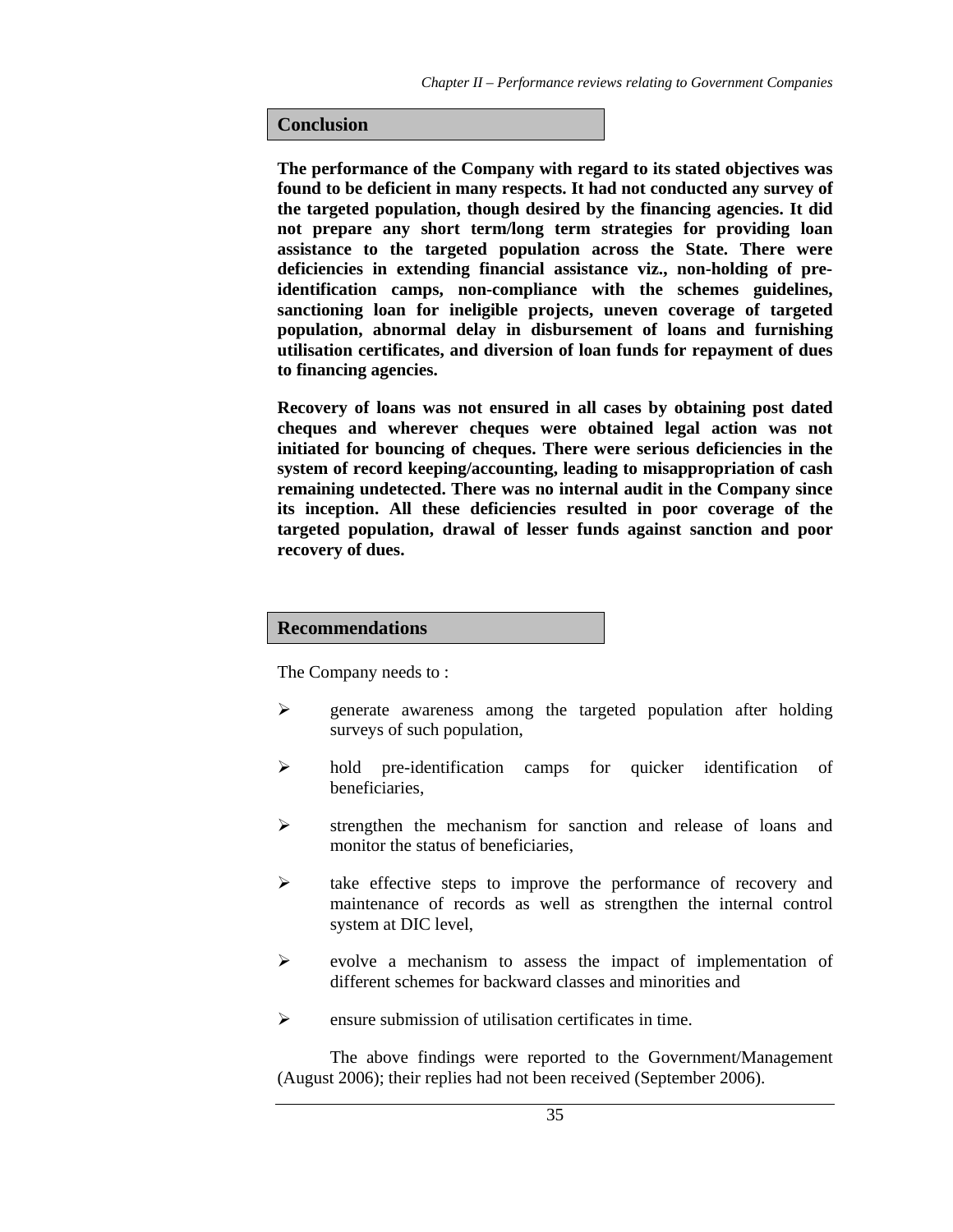# **PROMOTION AND DEVELOPMENT OF PLANTATIONS INCLUDING COMMERCIAL EXPLOITATION THEREOF BY MADHYA PRADESH RAJYA VAN VIKAS NIGAM LIMITED**

# **Highlights**

**The Performance of the Company with regard to promotion, development and commercial exploitation of plantations was found to be deficient due to low production of standard size rootshoots in nurseries, replacement of casualties in excess of norms/ replacement by pre-sprouted polypot plants and re-plantation in areas of failed plantation which resulted in avoidable additional expenditure of Rs.12.51 crore. Despite fixation of progressively lower targets, the Company failed to achieve them.** 

*(Paragraphs 2.2.10, 2.2.13, 2.2.14, 2.2.16, and 2.2.18)* 

**Only 70** *per cent* **of the land acquired had been utilised for plantation. Utilisation of land for plantation was lowest at 53** *per cent* **in Chindwara followed by 59** *per cent* **in Barghat (Seoni), 61** *per cent* **in Lamta (Balaghat) and 62** *per cent* **in Rampur Bhatodi (Betul) divisions.** 

*(Paragraphs 2.2.6 and 2.2.7)* 

**No system was in place to monitor variations in actual cost of plantation compared to the estimated cost. Inter-division comparison of actual cost was also not made to ascertain reasons for abnormal variance either to take cost control measures or to ensure preparation of realistic estimates.** 

*(Paragraph 2.2.19)*

**High rate of failure of bamboo plantation and low yield (24** *per cent***) in various divisions, during April 2001 to March 2005, resulted in loss of potential revenue of Rs.20.71 crore.** 

*(Paragraphs 2.2.20 and 2.2.27)* 

**Postponement of thinning in 7,349 hectares due to substandard teak plantation resulted in loss of potential revenue of Rs.15.13 crore with consequential loss of interest of Rs.4.43 crore. Failure of teak plantation in type C area of Kundam division, Jabalpur resulted in loss of revenue of Rs.2.26 crore.** 

*(Paragraphs 2.2.25 and 2.2.26)*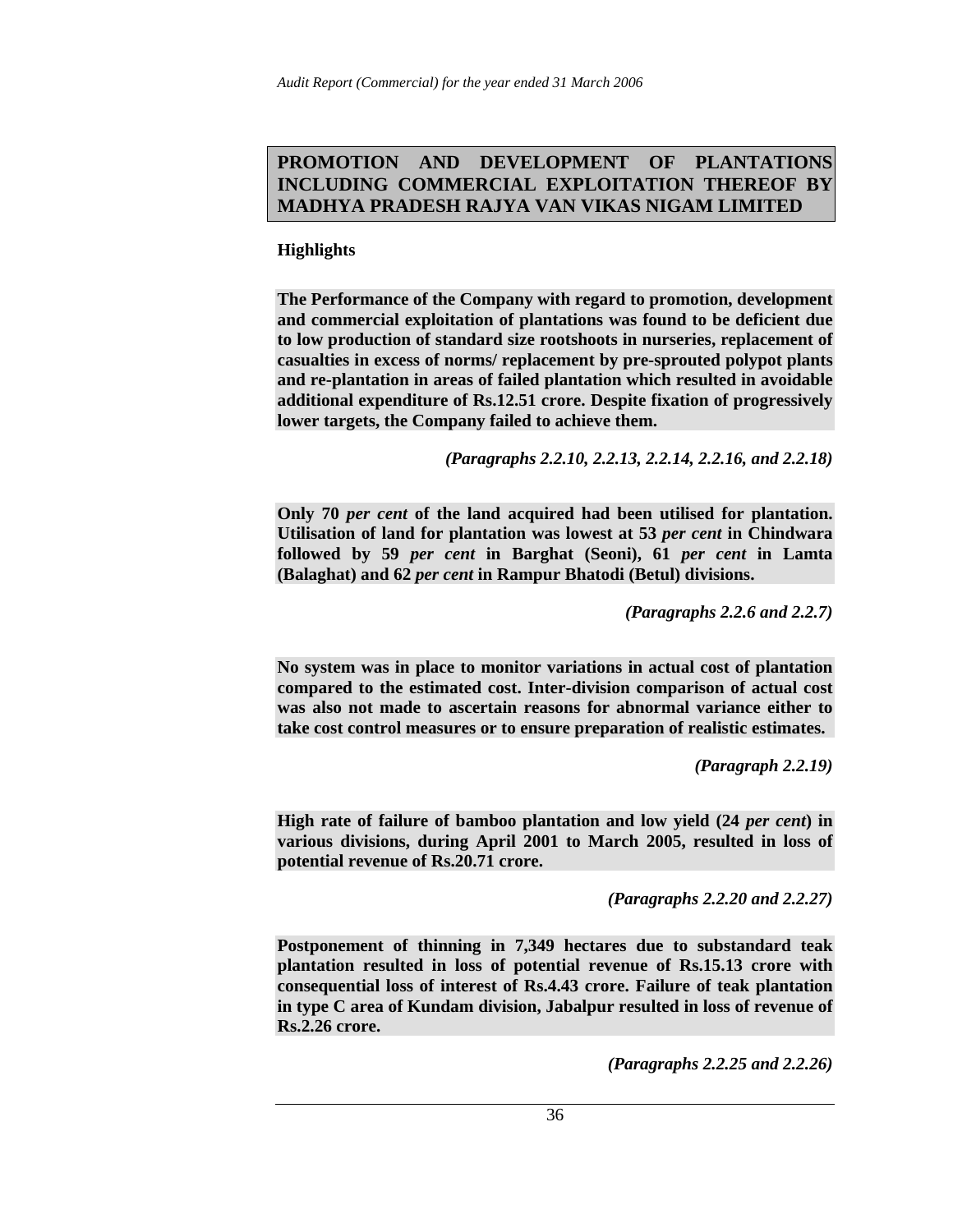**The Company not only fixed a low upset price but also sold timber below the upset price resulting in loss of revenue of Rs.34.37 crore.** 

*(Paragraph 2.2.29)* 

**Absence of internal control mechanism facilitated defalcation of sale proceeds to the extent of Rs.3.69 crore out of which Rs.2.41 crore could not be recovered.** 

*(Paragraph 2.2.31)* 

### **Introduction**

**2.2.1** Madhya Pradesh Rajya Van Vikas Nigam Limited (Company), formerly known as Madhya Pradesh Forest Development Corporation Limited was incorporated in July 1975. The main objectives of the Company are (i) to accelerate and increase forestry production by raising plantations of (a) fast growing species (b) species of higher economic value and (c) species capable of diversified use for industrial and commercial purpose, (ii) to bring suitable forest areas under intensive management practices to improve, enrich and enhance production both in quantity and quality, (iii) to develop land, conserve, protect, preserve, tend, exploit crops and trees raised or come up naturally, (iv) to undertake maintenance, preservation, protection and development of existing fauna and (v) to carry on business of felling, converting, marketing, processing, grading of forest products raised or otherwise found naturally.

The main activities of the Company presently comprise acquiring forest land from the State Government, raising plants in nurseries, preparation of rootshoots, polypot plants, plantation as per annual targets, casualty replacement, maintenance, cleaning and thinning<sup>19</sup> at fixed intervals and commercial exploitation viz., felling, cross cutting of trees in forest coupe, conversion into logs/poles/stacks, cutting of bamboos, transportation to depots and sale by auction after fixing of upset price (grade, species and size-wise).

l

*<sup>19</sup> Thinning means reducing the number of stems/plants per unit to ensure improved growth, higher timber production and better hygiene.*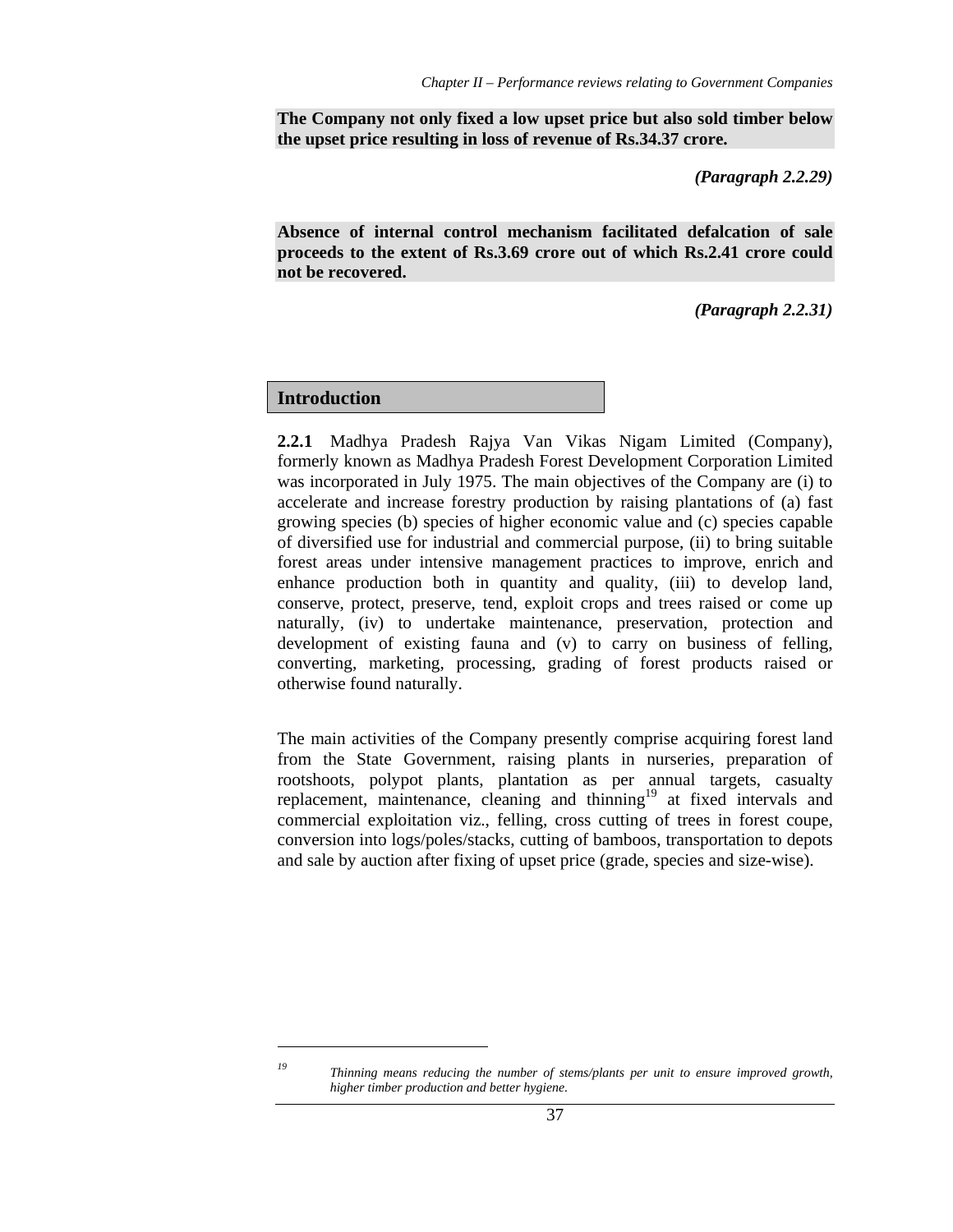Flow chart of the activities of the Company is given below:



The Company is managed by a Board of Directors consisting of 10 Directors including the Managing Director who is the Chief Executive of the Company. The Managing Director is assisted by one Additional Managing Director, two Executive Directors, two Deputy General Managers (one for Finance and one for Marketing) and two Regional General Managers.

The Company presently has eight divisions viz. Kundam, Umaria, Lamta, Mohgaon, Barghat, Chindwara, Ramapur Bhatodi, and Sidhi. Besides, there is an Industrial Plantation Division exclusively undertaking deposit works.

The Company had prepared project reports in phases (Phases I to V) from 1976 onwards for commercial plantation of teak, bamboo and other species. During 2000-01 to 2004-05, the Company undertook Phase VI of Commercial plantation which envisaged raising teak plantations in net area (excluding existing natural trees) of 12,300 hectares (ha) during these five years at the rate of 2,460 ha per year, for eight divisions.

A review on the working of the Company for the five years ended 31 March 1995 was included in the Report of the Comptroller and Auditor General of India for the year ended 31 March 1996 (Commercial)-Government of Madhya Pradesh. The Report was discussed (March 1998) by the Committee on Public Undertakings (COPU). Recommendations thereof were made in 161<sup>st</sup> Report of the COPU in April 1998. Effective action with regard to the following recommendations of COPU had not been taken by the company ( as discussed in paragraph 2.2.10, 2.2.13 and 2.2.14):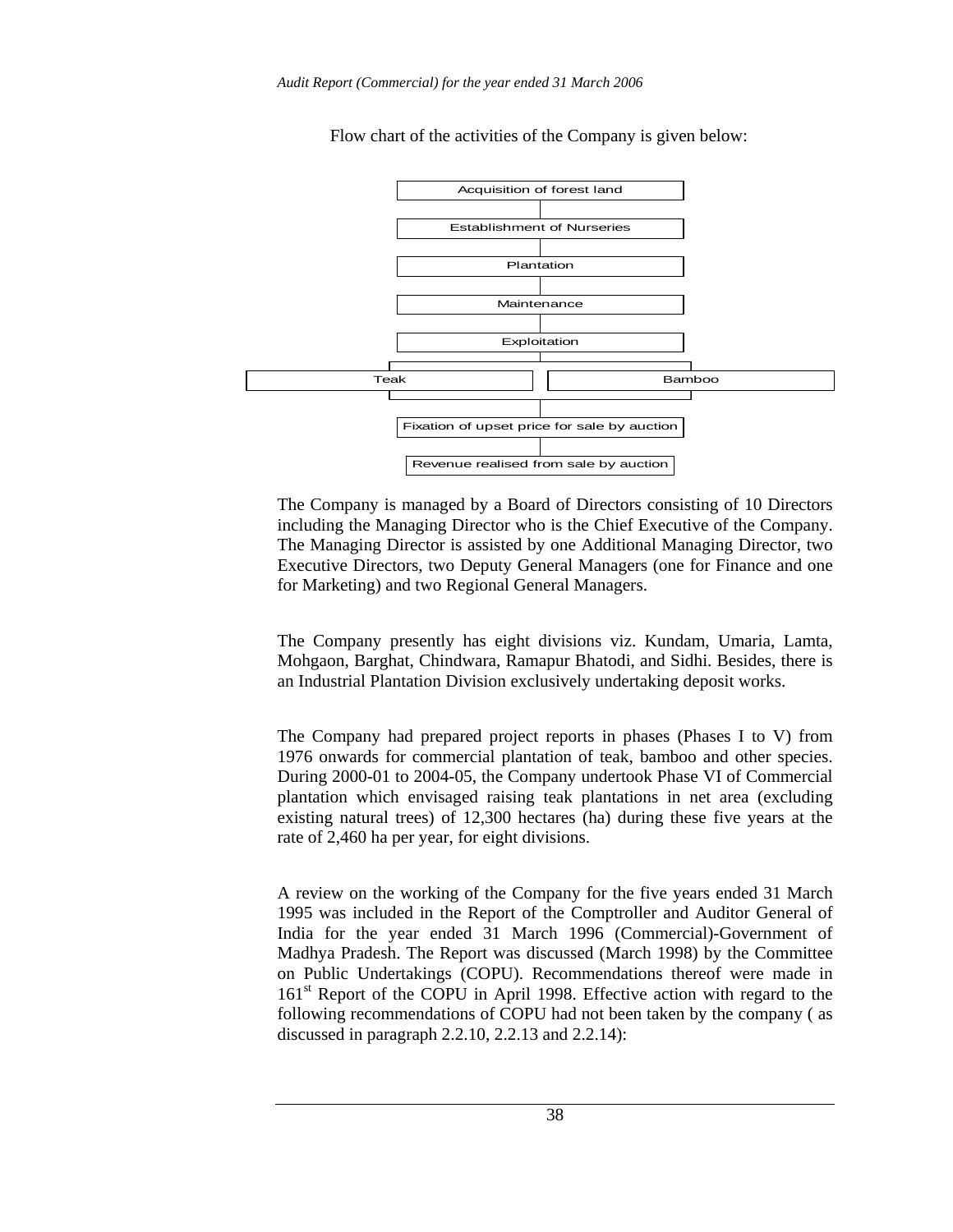- ¾ Efforts should be made for achievement of targets within stipulated time.
- $\triangleright$  Concerted efforts should be made to increase the production of rootshoots as per the norms laid down by the Company.
- $\triangleright$  Rootshoots of good quality should be preferred over polypot plants for plantation.

# **Scope of Audit**

**2.2.2** The present review conducted during January to May 2006 covers the performance of the Company with regard to promotion and development of plantations including commercial exploitation thereof during the last five years ended 31 March 2006. Seven out of eight divisions were selected for audit scrutiny, on the basis of volume of plantation and exploitation activities carried out.

# **Audit objectives**

- **2.2.3** This performance audit was undertaken with a view to assess whether:
- $\triangleright$  the land received from the Government was examined for suitability for plantation, before taking over and was optimally exploited.
- ¾ the plantations and developmental activities were carried out effectively, efficiently and economically.
- ¾ promotional and development activities carried out were regularly monitored and analysed to identify deficient areas for remedial action.
- ¾ raising of plants in nurseries, preparation of rootshoots, plantation, replacement of casualties, maintenance of plantation, re-plantation etc., were carried out as per the norms specified in the Project Report/ guidelines issued by the Company.
- $\triangleright$  yield and revenue per ha achieved was as per the norms fixed.
- $\triangleright$  cost of operations of the enterprise was reasonable with regard to the volume of operations.
- $\triangleright$  internal control system was effective to provide oversight and prevent losses/defalcations.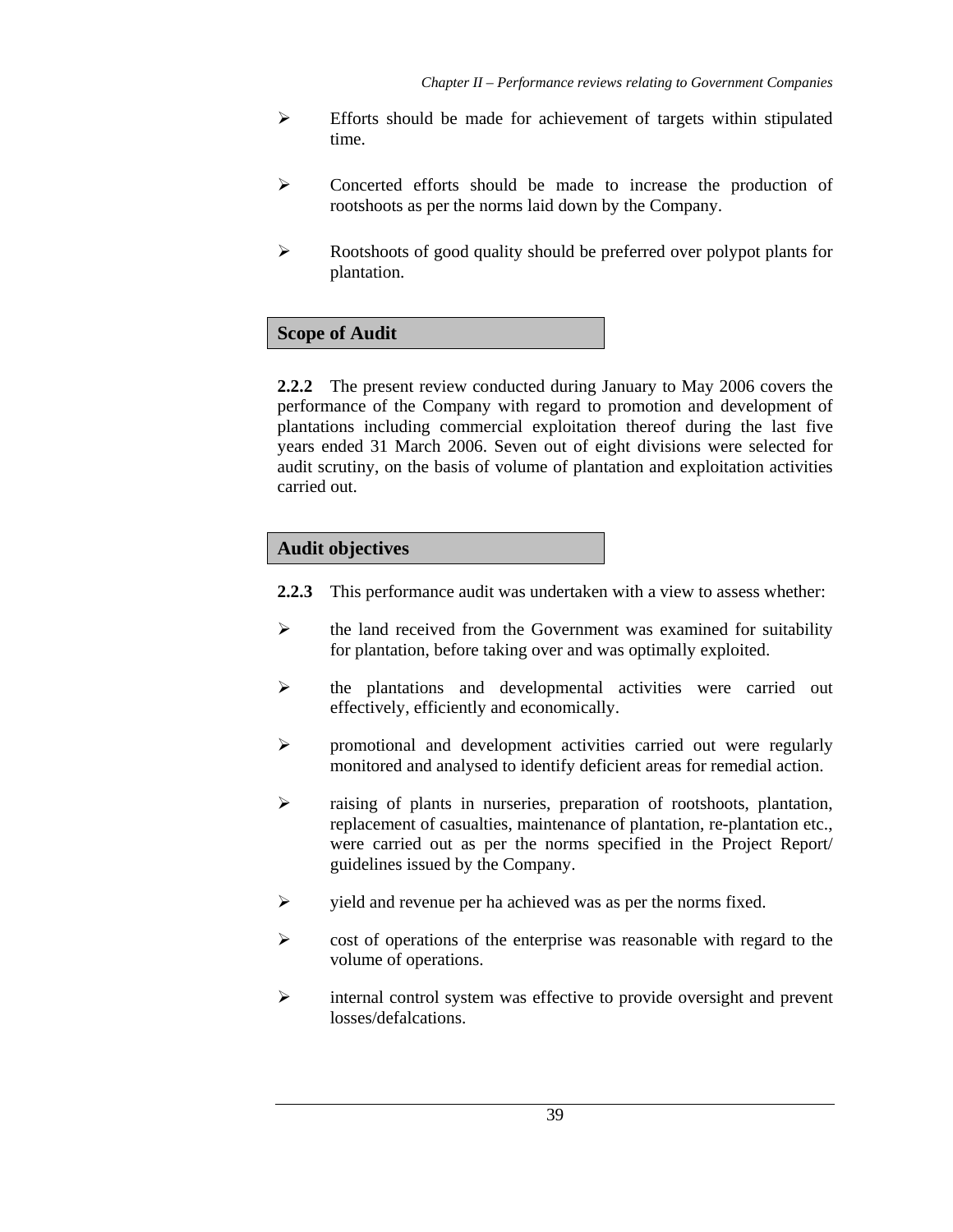*Audit Report (Commercial) for the year ended 31 March 2006* 

# **Audit criteria**

**2.2.4** The Performance of the Company with regards to its objectives of promotion and development of plantation etc. was assessed against the following criteria:

- $\triangleright$  prescribed norms for selection of area for plantation, planting stock, planting, maintenance of plantation, yield, commercial plantation contained in the project report for raising commercial plantation - Phase-VI/VII,
- ¾ rules, decision and guidelines issued by the Board of Directors/State Government/ Government of India from time to time,
- ¾ State Forest Policy, Memorandum of Understanding (MOU) with the State Government, the Forest (Conservation) Act 1980, Forest (Conservation) Rules 1981 and Forest (Conservation) Amendment Act 1988,
- ¾ working plans/management plans, yield norms & targets fixed for plantation each year as per Company's orders (June 2000), and
- ¾ broad principles of Internal Control System. Compliance with the internal controls was examined with reference to provisions of the accounting manual.

# **Audit methodology**

**2.2.5** A mix of the following methodologies was adopted:

Scrutiny of records like:

- $\triangleright$  Project report for phase VI,
- $\triangleright$  MOU with the State Government with reference to State Government policy,
- ¾ records relating to plantation activities like sowing of seeds, preservation in nurseries, plantation, their maintenance, thinning, felling etc.,
- ¾ working plan and guidelines issued by the Company and adequacy of procedures adopted for sale of produce and personal interaction with the management.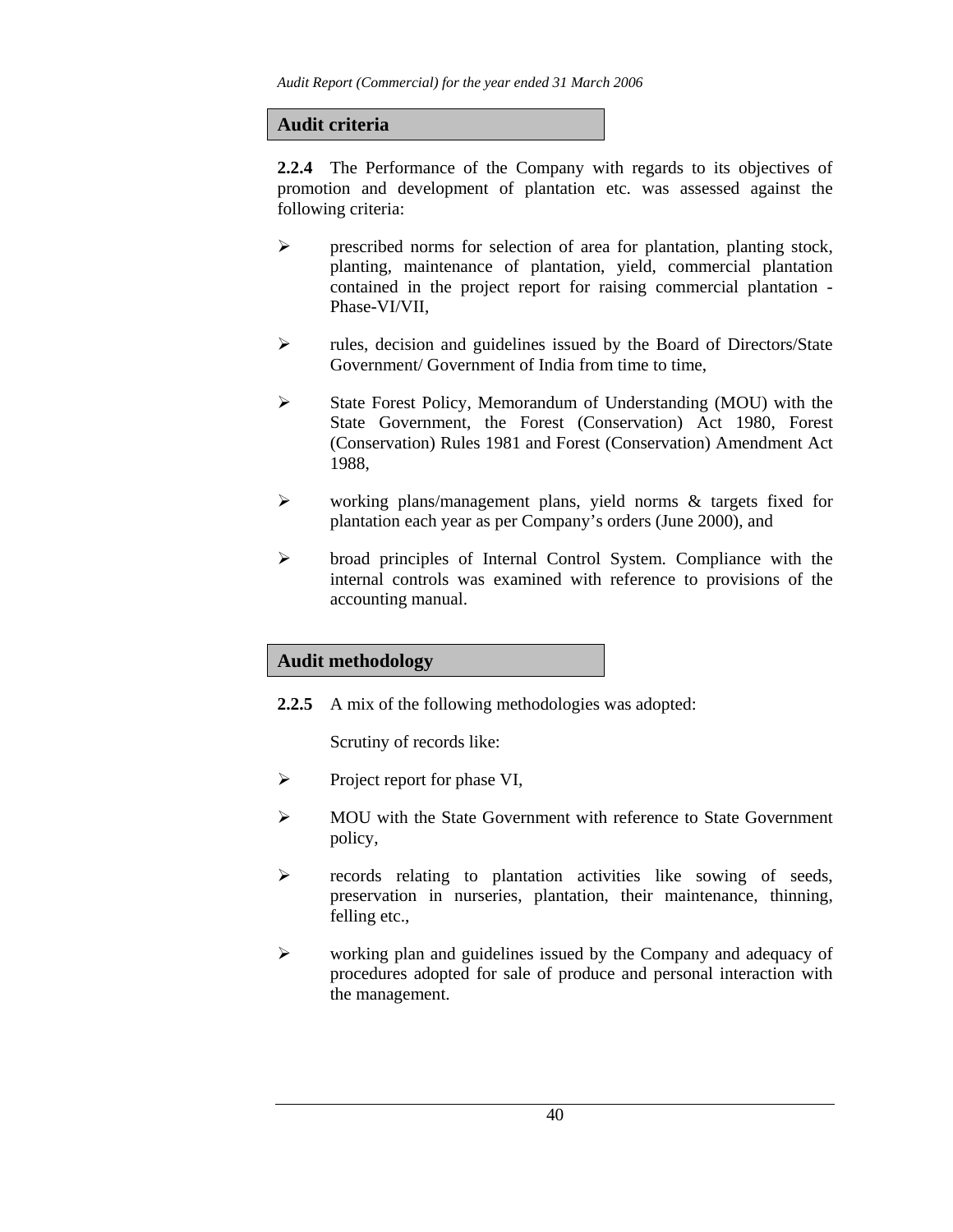# **Audit findings**

The Audit findings were reported to the Government/Management in July 2006 and discussed in the Audit Review Committee on Public Sector Enterprises (ARCPSE) meeting held on 14 September 2006 where the Government was represented by Secretary, Forest Department, and the Company was represented by the Managing Director. The review was finalised after considering the views of the Government/Management

Audit findings are discussed in the succeeding paragraphs.

# *Working Plan*

**2.2.6** As per the Forest (Conservation) Act 1980, Forest (Conservation) Rules 1981 and Forest (Conservation) Amendment Act 1988, prior approval of the Government of India is mandatory for all proposals involving clearing of/working in forest areas including re-forestation, for which working plans/management plans are to be submitted.

The Working plan which contains year-wise programme of work to be done (viz., detailed survey of the forest area to be transferred from the State government, its grading, selection of species, etc., suitable to the soil, periodical activity involved from sowing of seeds to harvesting, yield norms, sale of forest produce by auction together with details of activity-wise expenditure to be incurred each year, expected sales realisation etc.,) is required to be prepared by the Company for each division.

It was noticed in audit that the working plan for the Sidhi Division though prepared in 2001 had not been got approved by Government of India till March 2006. Thus, the activities of the Sidhi Division were carried out without any approved working plan till March 2006.

# *Acquisition and utilisation of land*

**2.2.7** Madhya Pradesh has 96.13 lakh ha of forest land. As per the State Forest Policy (April 2005), 10 *per cent* i.e., 9.61 lakh ha of forest land is to be transferred to the Company for development. The Company has so far acquired on long term lease basis, only 2.36 lakh ha *(Annexure 7)* i.e. 2.11 lakh ha since inception to March 2001 and 0.25 lakh ha from April 2001 to March 2006, which represents only 25 *per cent* of the land to be acquired.

Audit scrutiny revealed that:

**0.67 lakh ha of land was lying idle for one to twenty nine years.** 

 $\blacktriangleright$  Out of 2.36 lakh ha of the forest land transferred up to March 2006, only 1.65 lakh ha land was utilised for plantation and 0.04 lakh ha was returned. Out of the remaining 0.67 lakh ha, 0.44 lakh ha acquired between 1976 to March 2001 and 0.23 lakh ha between 2001 to 2006 was lying idle for 1 to 29 years. Thus, a considerable portion of the

**The activities were carried out without approval of the Working Plan in one division till March 2006.**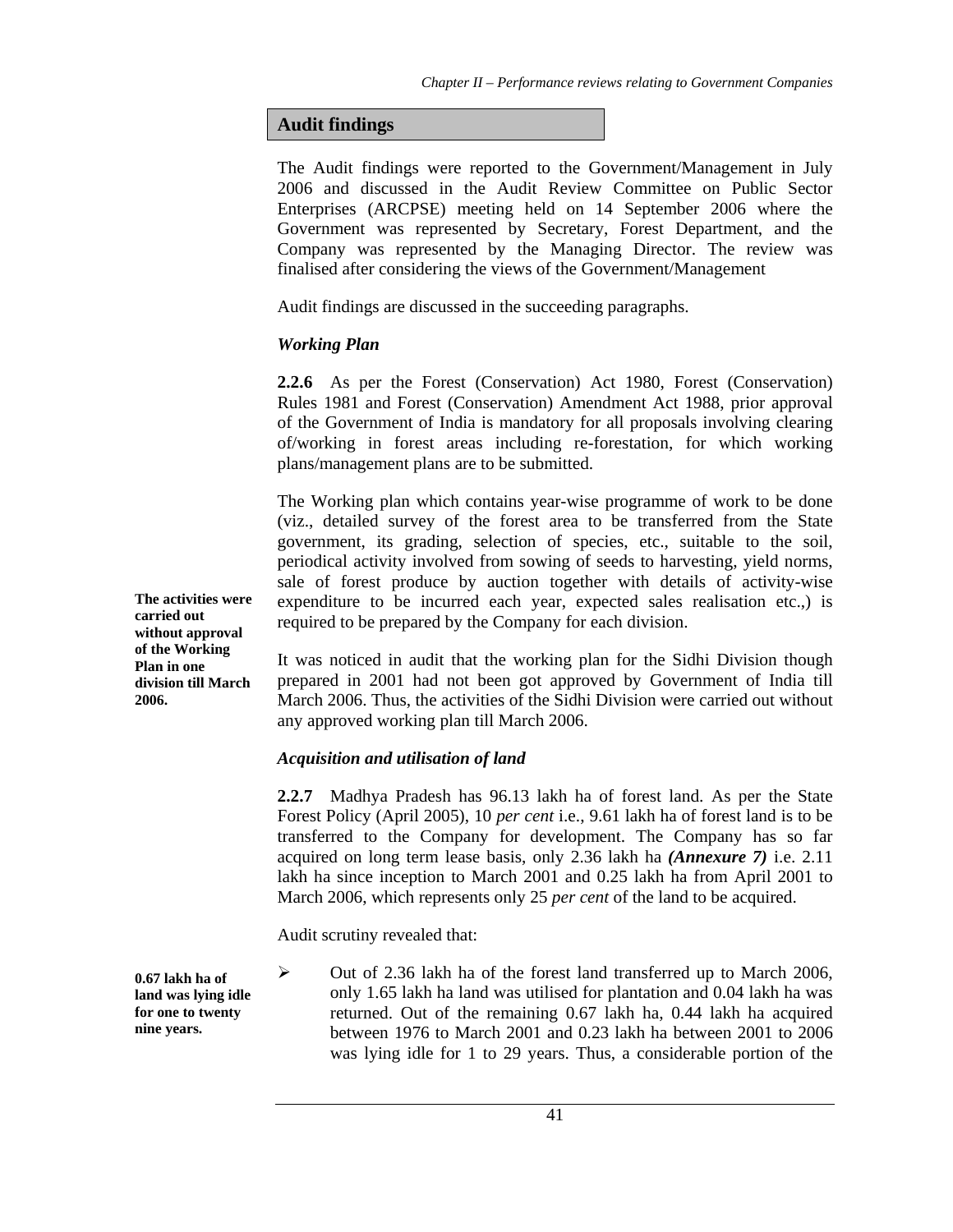land (30 *per cent*) transferred before issue of the State Forest Policy was lying idle.

- ¾ Transfer of land after issue of the State Forest Policy (April 2005) upto 31 March 2006 was negligible as only 1,453 ha of land was transferred in 2005-06.
- ¾ The overall utilisation of land was 70 *per cent* of the land acquired. The utilisation was lowest at 53 *per cent* in Chindwara division followed by 59 *per cent* in Barghat division (Seoni), 61 *per cent* in Lamta division (Balaghat) and 62 *per cent* in Rampur Bhatodi division (Betul). Low utilisation of land in Chhindwara division was attributed to delayed transfer of land by the Government.
- $\triangleright$  Out of the eight divisions of the comapny, five divisions viz., Rampur Bhatodi, Chindwara, Mohgaon, Umaria and Sidhi had not carried out detailed analysis of the workable land as envisaged in the working plan. It was noticed during audit that the remaining three divisions viz Kundam (Jabalpur), Lamta (Balaghat) and Barghat (Seoni) had workable land of 15,000 ha, 1,750 ha and 2,500 ha respectively, which was not put to any use. Reasons for low utilisation of land were not on record.

## *Loss due to development of unsuitable land*

**2.2.8** While selecting land for transfer from the Forest department, the Company is required to assess the suitability of soil for the desired plantation. Audit observed that the Company, without assessing the suitability of the soil got 3,225 ha of land transferred during 1992 to 1994 and 1998 for Chindwara project (Jamaai and Batka Khapa ranges) and incurred Rs.39.75 lakh (1994- 95) on plantation of teak on 1,535 ha. The entire area of 3,225 ha was transferred back (2001) to the Forest department as the soil was found to be infertile and unsuitable for teak plantation.

Similarly, the forest department transferred 146 ha of land in Damoh district during 2000-01 for irrigated teak plantation. The Company spent Rs.44.29 lakh on plantation in 40 ha but had to return the entire area of 146 ha (March 2005) to the Forest department, as the soil was not suitable for teak plantation.

Thus, Company's failure to assess suitability of soil at the time of acquisition and before raising plantation resulted in avoidable expenditure of Rs.83.99 lakh. The Management in the ARCPSE meeting (14-9-2006) stated that the loss would be recovered from the Government. The reply is not tenable as it was the Company's responsibility to ensure suitability of the land before incurring expenditure.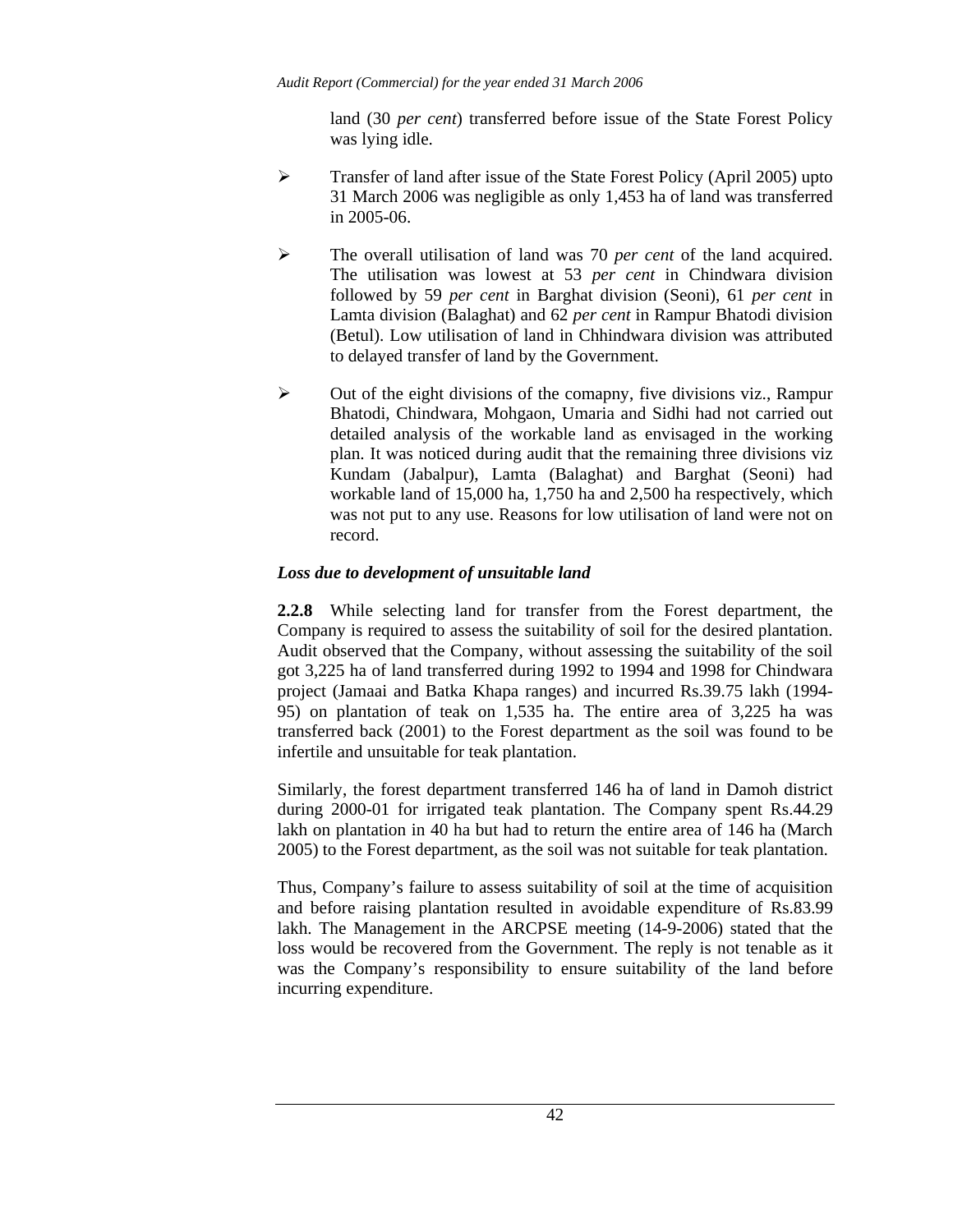## **Performance of nurseries**

### *Procedure for production of rootshoots in nurseries*

**2.2.9** On the basis of targets fixed for plantation each year, each division of the Company decides the quantity of rootshoots to be prepared in the nurseries under their control. Root-shoots are prepared out of plants germinated from seeds. For raising plants of good quality, seeds are purchased from Van Suraksha Samiti as well as from the open market and, after treatment the seeds are sown for germination in April/May each year in beds of 10 x 1 meter size. Plants grow in these beds by June/July of the next year. Plants grown are of three categories viz. standard, medium and under-size. Plants of good quality and standard size are selected for preparation of root-shoots which are used for plantation as well as casualty replacement i.e. replacement of dead plants of plantation done in the previous year. Root-shoots are also prepared out of medium size plants but after planting them in beds till the next year for growth up to the standard size. Under-sized plants are destroyed or sold out.

The flow chart for preparation of rootshoots in nurseries is as given below:



### *Low production of standard size rootshoots*

**Loss of Rs.1.20 crore due to short production of standard size root shoots compared to norms.** 

**2.2.10** As per the norms fixed by the Company, a minimum of 700 rootshoots are required to be prepared from one bed, out of which 500 (71 *per cent*) should be of standard size and 200 (29 *per cent*) should be of medium and/or undersize. Audit scrutiny revealed that during the period 2001-06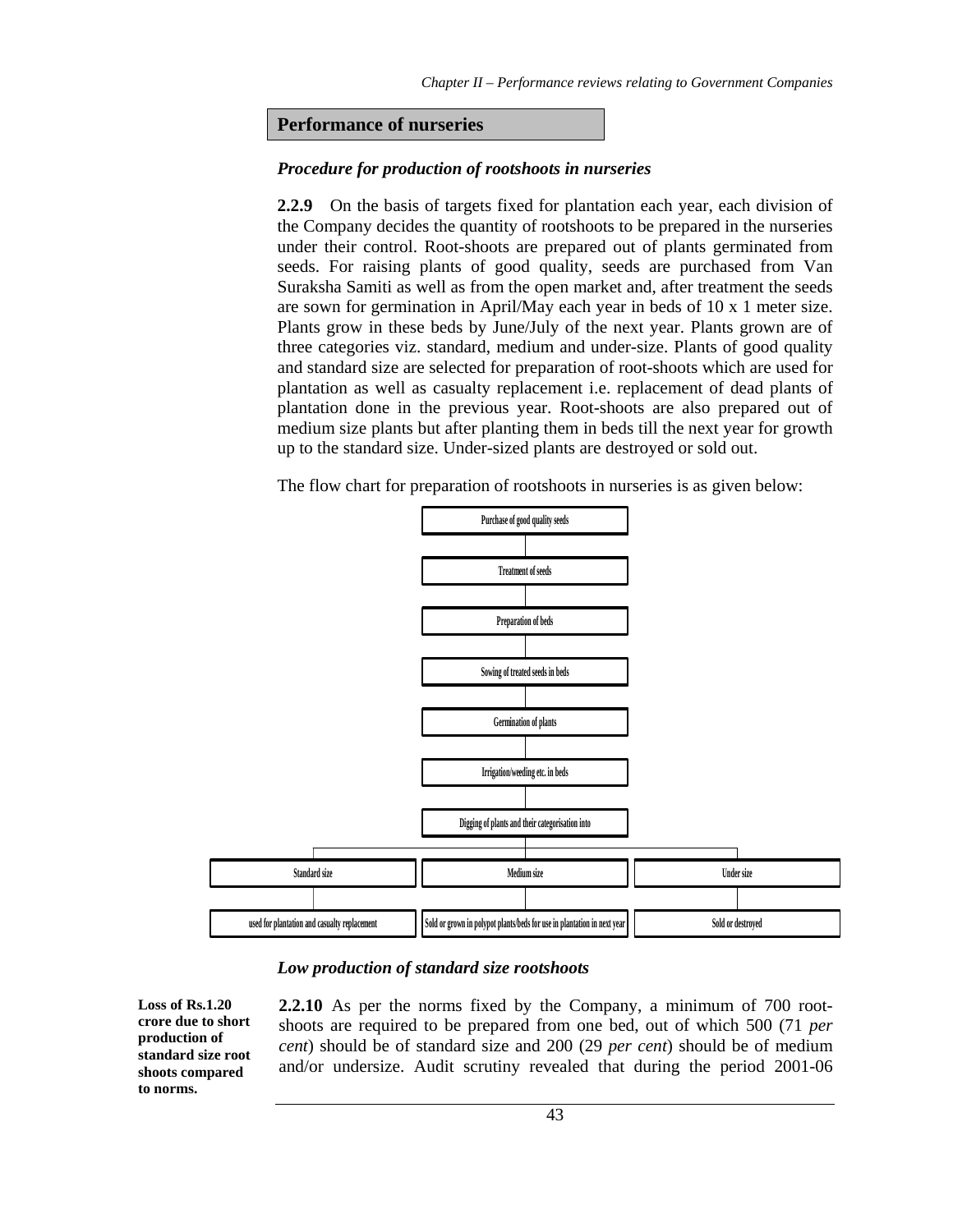actual production of standard sized root-shoots from 92,820 beds ranged from 90 to 469 as against the norm of 500 per bed resulting in short production of 143.33 lakh standard sized root-shoots. The short production resulted in avoidable loss of Rs.1.20 crore (at the rate of Rs.0.84 per standard size rootshoot as per the cost estimates contained in the project report for Phase-VI) as given in *Annexure-8.* Though the COPU had recommended that efforts should be made to increase the production of root-shoots as per the norms laid down by the Company, the Company had not taken any effective action in this regard.

#### *Non-accounting of rootshoots*

**2.2.11** In the divisions where required number of root-shoots could not be prepared due to shortfall in production of standard sized plants, root-shoots were transferred during 2001-06 from other divisions where they were surplus. Audit analysis of the plantation account of Lamta (Balaghat), Chindwara, Kundam (Jabalpur) and Mohgaon (Mandla) divisions revealed that these divisions had shown 14,06,500 root-shoots valued at Rs.11.81 lakh as transferred to other divisions. The receiving divisions, however, had not shown them as received. Utilisation particulars of root-shoots received from other divisions were also not recorded. The possibility of misutilisation cannot be ruled out. The management in the ARCPSE meeting (14-9-06) assured that the matter would be investigated and appropriate steps taken for proper accounting in future.

### **Commercial plantation**

**2.2.12** Upto 1986-87 the Company had been following 'Concentrated Regeneration Method' which requires clear felling of all existing natural forest. The envisaged plantation under this method is 2500 teak or 625 bamboo or 1667 mixed species per ha. From 1987-88, this method was replaced with 'Supplementary Regeneration Method' in which planting is confined to intervening blanks without felling of natural tree growth. The new method adopted by the Company requires more than one ha of land for every 2,500 teak or 625 bamboo or 1,667 mixed species. The Company, however, failed to achieve even the sub-optimal targets of plantation area fixed for 2001-06 as discussed in the succeeding paragraph.

#### *Plantation targets and achievements*

**Targets fixed were sub-optimal.** 

**2.2.13** On the basis of targets fixed for plantation each year, each division of the Company decides the quantity of root-shoots to be prepared in the nurseries owned by it. The targets for plantation for Phase VI (four years from 2001-02 to 2004-05)/Phase VII (one year 2005-06) and actual plantation (net) are given in the table below:

**Inter division transfer of root shoots were not accounted for by the recipient divisions.**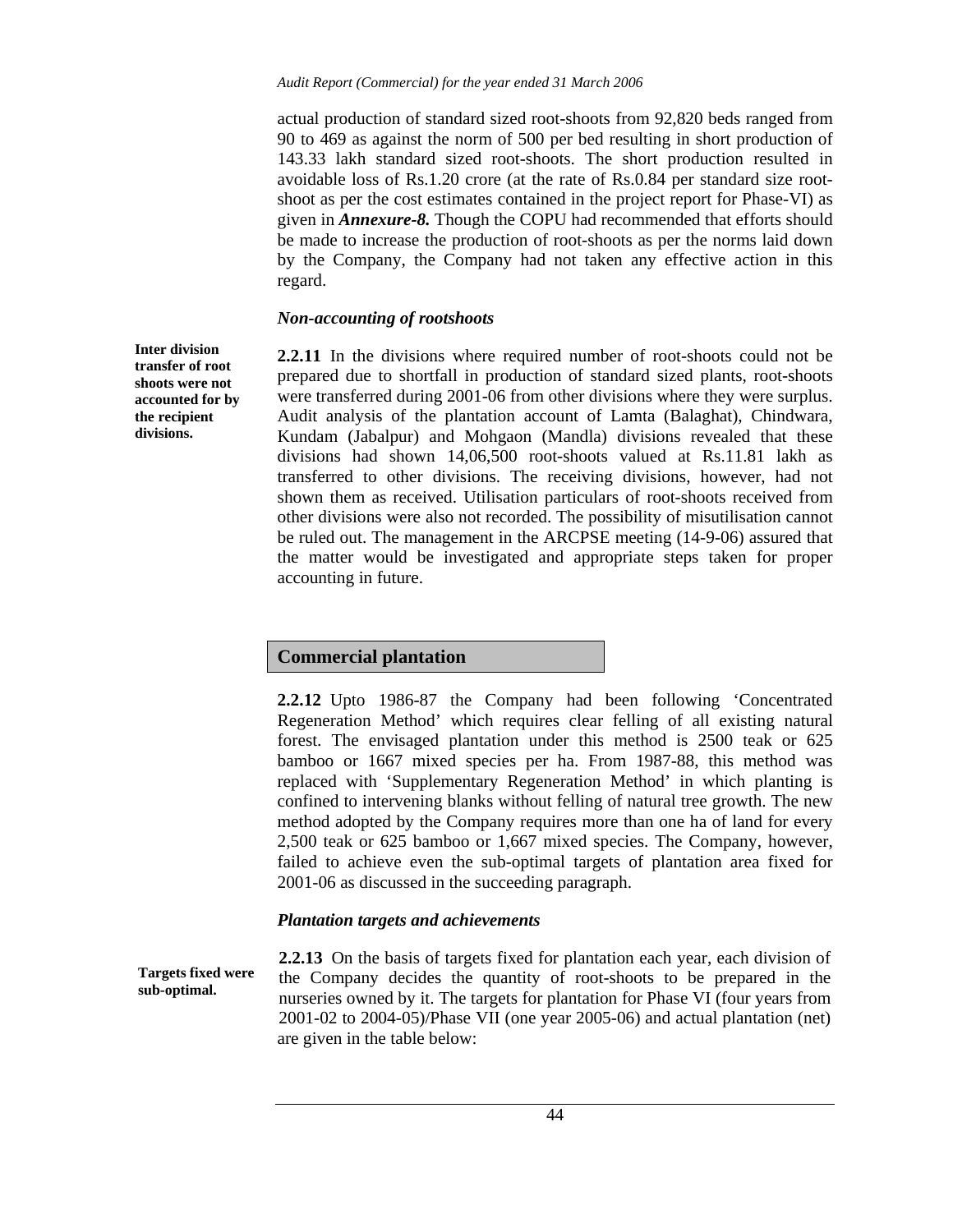| Name of the division   | Target as per the budget<br>$(From 2001-06)$ | <b>Actual plantation</b> |          |                   |  |  |
|------------------------|----------------------------------------------|--------------------------|----------|-------------------|--|--|
|                        |                                              | New area                 | Old area | <b>Total area</b> |  |  |
| Lamta (Balaghat)       | 2,669                                        | 2.054                    | 578      | 2,632             |  |  |
| Rampur Bhatodi (Betul) | 2,325                                        | 51                       | 1,408    | 1,459             |  |  |
| Umaria (Umaria)        | 2,200                                        | 1,066                    | 326      | 1,392             |  |  |
| Kundam (Jabalpur)      | 2.414                                        | 378                      | 1,695    | 2,073             |  |  |
| Mohgaon (Mandla)       | 3,360                                        | 1,215                    | 1,650    | 2,865             |  |  |
| Barghat (Seoni)        | 2,550                                        | 1,706                    | 536      | 2,242             |  |  |
| Chindwara (Chindwara)  | 1,235                                        | 926                      | 105      | 1,031             |  |  |
| <b>Total</b>           | 16,753                                       | 7,396                    | 6,298    | 13,694            |  |  |

**(Area in ha)**

**Achievement of target for new plantation was only 44** *per cent* It was noticed that while the achievement in terms of total area was 82 *per cent* of the budgeted target fixed for 2001-06, the achievement in respect of new plantation was only 44 *per cent*. The remaining 38 *per cent* plantation was in respect of re-plantation in areas of failed plantation of the previous years. Thus the Company achieved only 44 *per cent* of the target fixed. This in turn resulted in (i) less forest cover by 6,298 ha of land, (ii) delay in rotation of plantation and (iii) deferment of revenue on plantation to the extent of 6,298 ha.

It was also noticed that progressively lower targets at 37,844 ha (net) for Phase-III, 25,550 ha (net) for Phase-IV and 23,900 ha (net) for Phase-V and 12,300 ha (net) for Phase-VI (all figures exclude figures for Chhattisgarh State consequent to bifurcation of State of Madhya Pradesh) had been fixed.

It was noticed that the Company did not have a system of calling for proposals from the divisions for plantation/ re-plantation each year. The targets were decided at the head office but not communicated to the divisions. Thus, the postion with regard to COPUs recommendation of "making efforts for achieving targets in time" the position has only deteriorated.

### *Teak plantation by pre-sprouted polypot plants*

l

**2.2.14** As per Company's orders (June 2000), teak plantation is required to be done by standard size root-shoots of best quality. Audit scrutiny, however, revealed that six divisions of the Company utilised 11.17 lakh pre-sprouted polypot plants<sup>20</sup> for plantation during the years 2001-02 and 2002-03 out of which 8.48 lakh (76 *per cent*) polypot plants were utilized by Lamta division, Balaghat and Mohgaon division, Mandla. The use of polypot plants involves additional expenditure at the rate of Rs.2.65 per plant. It was observed during audit that the Company had not complied with the COPU recommendation "that rootshoots of good quality should be preferred over polypot plants for plantation". This also led to an additional expenditure of Rs.29.60 lakh on

*<sup>20</sup> Medium/undersize plants grown in poly pots for use in plantation*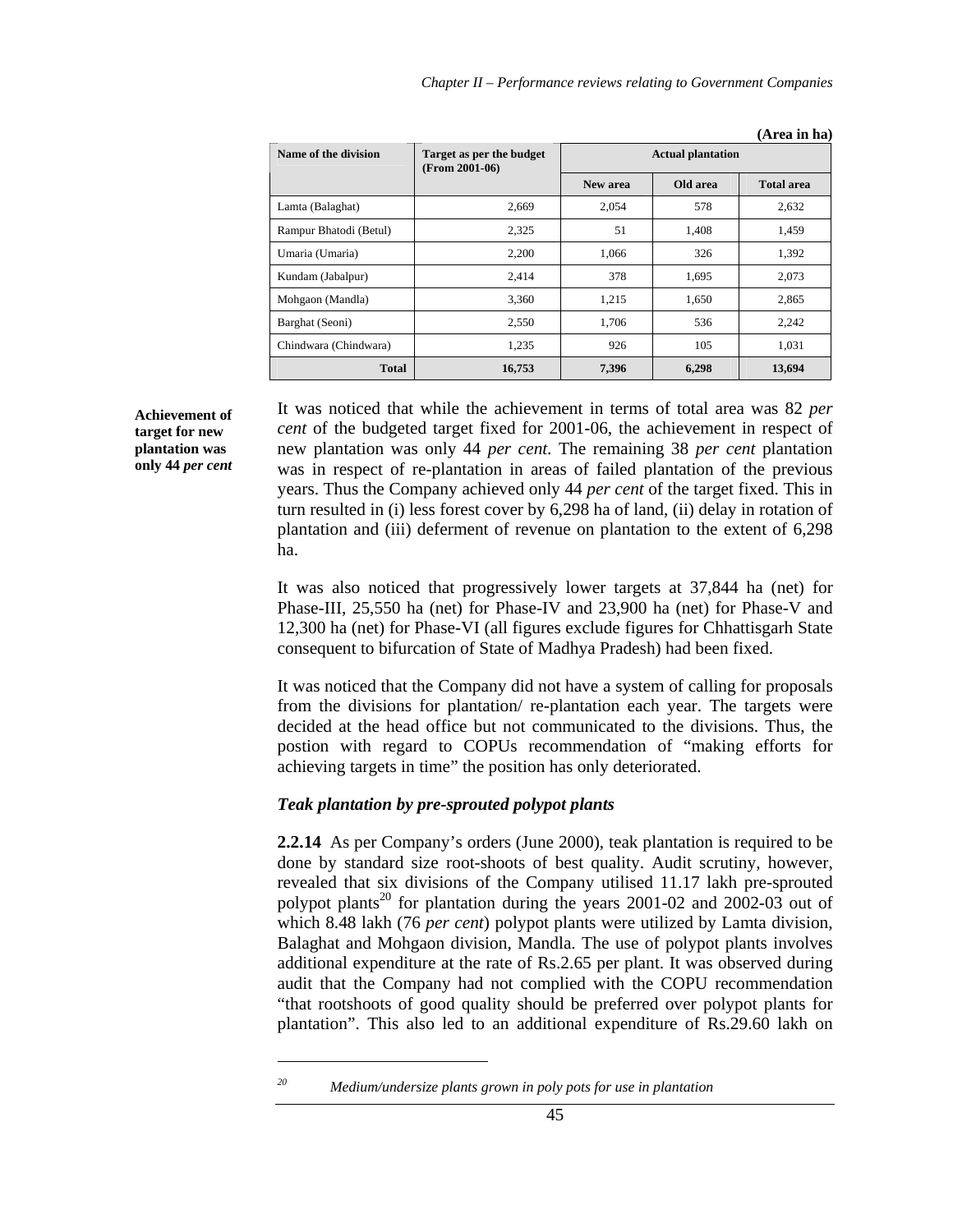11.17 lakh polypot plants. Specific reasons for use of polypot plants by all the divisions and excessive use in Lamta division, Balaghat and Mohgaon division, Mandla were not on record.

## **Casualties in teak plantation**

## *High Casualty rate of plants*

**2.2.15** As per the norms fixed in Project Report for Phase VI, maximum allowed casualty of plants was up to 20 *per cent* of the total plantation. Audit analysis revealed that :

- ¾ During the year 2001, the casualties ranged from 22 *per cent* (Kundam and Umaria) to 45 *per cent* (Barghat),
- ¾ During the year 2002 the percentage variation in casualties was 17 *per cent* (Barghat) to 50 *per cent* (Chindwara division),
- ¾ During the year 2003, the casualties ranged between 26 *per cent* (Mohgaon) to 70 *per cent* (Chindwara) and
- ¾ During the year 2004, the casualties ranged between 10 *per cent* (Mohgaon and Kundam) to 21 *per cent* (Chindwara).

The overall excess casualty of 12.19 lakh plants compared to the norm of 20 *per cent*, resulted in an additional expenditure of Rs.18.77 lakh.

When rootshoots are prepared out of best quality healthy plants and are used in plantation, there should be no scope for casualties. Though there were casualties of upto 70 *per cent* of plantation, the Company had not investigated the reasons for high casualties to ascertain whether the casualties shown had actually occurred and, if so, what remedial action could be taken.

The Management in the ARCPSE meeting (14-9-2006) assured that appropriate steps would be taken after investigation of high casualties in teak plantation.

### *Replacement of casualties by pre-sprouted polypot plants*

**2.2.16** As per the Company's instructions (June 2000 and April 2001) casualty in teak plants found during 100 *per cent* counting of plants (done in  $10<sup>th</sup>$  month after plantation) is required to be replaced in the subsequent year only by standard size rootshoots. Audit, however, noticed that in six divisions, the Company, during the years 2001-02 and 2002-03, used 27.44 lakh presprouted polypot plants for casualty replacement which resulted in additional expenditure of Rs.72.71 lakh.

**Casualties were replaced by poly pot plants involving additional cost.** 

**High casualty rate of plants was not investigated for remedial action.**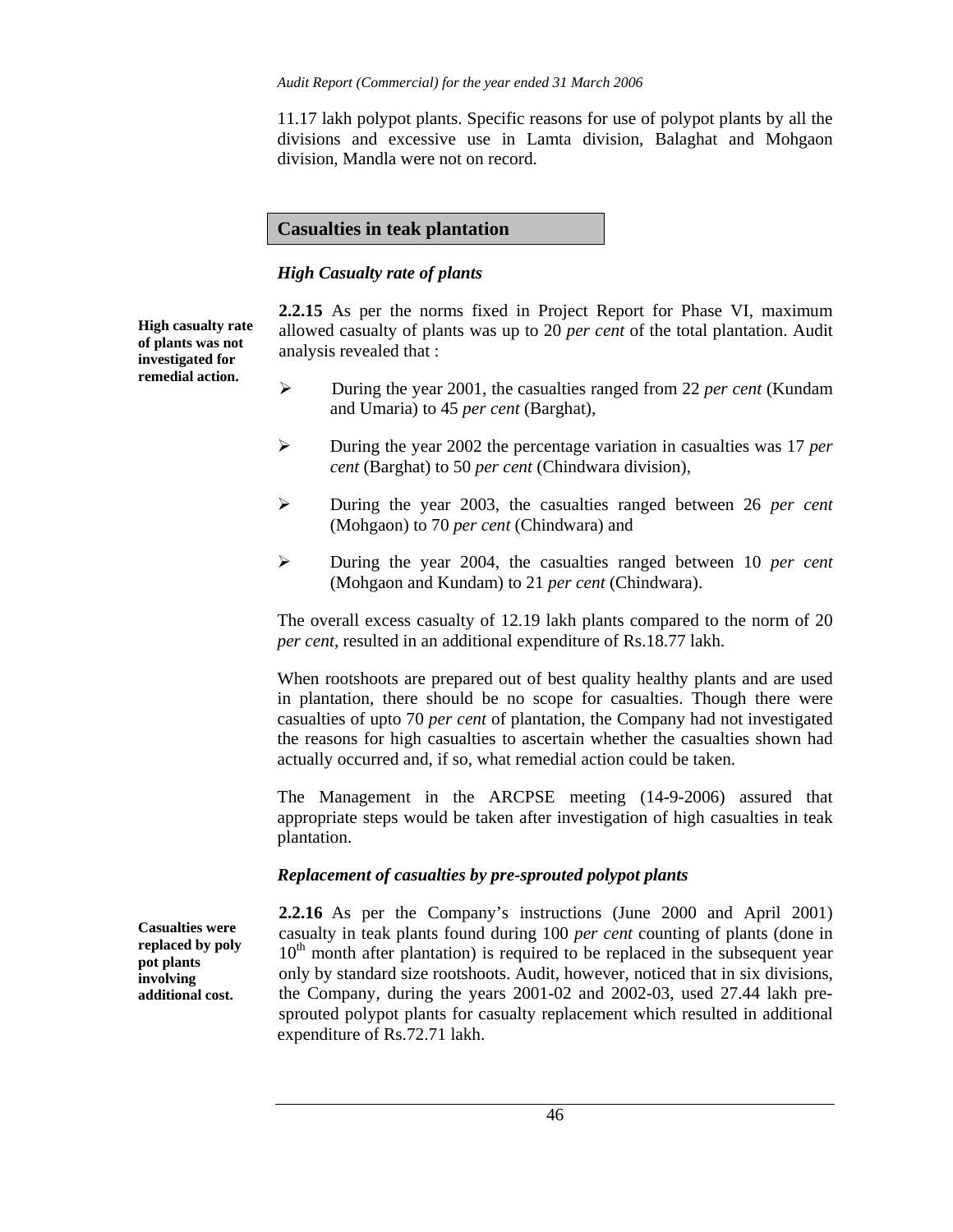Thus, replacement of casualties in excess of norms as well as replacement of casualties by pre-sprouted polypot plants resulted in additional expenditure of Rs.91 lakh.

## *High-input /Hi-tech plantation*

**2.2.17** The Company, without obtaining an opinion on the Cost Benefit Ratio (CBR) and Internal Rate of Return (IRR) from the State Forest Research Institute, raised commercial high-input plantation in 200 ha (3.25 *per cent*) each in 2003 and 2004 and high tech irrigated plantation in 302 ha (2.45 *per cent*) during 2000-2005 and incurred expenditure of Rs.42 lakh on plantation and Rs.1.43 crore on maintenance in the seven test checked divisions. It was noticed during audit that though the reports of the Divisional Managers, also confirmed by the Managing Director (June 2006) showed that the survival rate was high at 91 to 98.65 *per cent*, with satisfactory growth in height and girth, the Company stopped the above plantations from 2005-06 on the ground that preliminary reports of some of these plantations had not produced the results envisaged in the Project Report.

The Management in the ARCPSE meeting (14-9-2006) stated that the high input/high tech plantation being costly and uneconomical was stopped and the matter was under examination in the State Forest Research Institute, Jabalpur. The details of the cost and benefits were, however, not furnished to Audit.

## *Replantation in the area of failed plantation*

**2.2.18** Teak plantations are maintained every year up to three years. Cleaning of plantation is done in the  $5<sup>th</sup>$  year while first thinning is done in the  $11<sup>th</sup>$  year. Subsequent thinning is done in the  $21<sup>st</sup>$ ,  $31<sup>st</sup>$ ,  $41<sup>st</sup>$  and  $45<sup>th</sup>$  year. Final harvesting is done in the  $60<sup>th</sup>$  year. It was noticed during audit that the divisions have no mechanism to check the plantation at periodical intervals between the year of cleaning to the year of thinning and in between two thinnings, in order to monitor the status of each plantation and inform the head office about the status of plantation viz., height, girth, survival rate, pilferages, illicit felling etc. In the absence of regular monitoring, failure of growth or status of plantation comes to the notice of the divisions/Company only when thinning is taken up.

Audit scrutiny of plantation records in the selected divisions revealed that during the five years ended 31 March 2006, the Company carried out replantation of failed plantation at a cost of Rs.9.38 crore in an area of 6,298 ha.

Audit further noticed that the status of plantation between cleaning and thinning in the case of teak and between one felling and another in case of bamboo was not monitored to ascertain failure, if any. Re-plantation, wherever required was not done immediately, but after a lapse of 13 to 27 years after the year of plantation. Abnormal delay in re-plantations resulted in:

 $\triangleright$  sales revenue forgone for 13 to 27 years.

**status of plantation was poor. Re-plantation of failed plantation was done at a cost of Rs.9.38 crore.** 

**Monitoring of**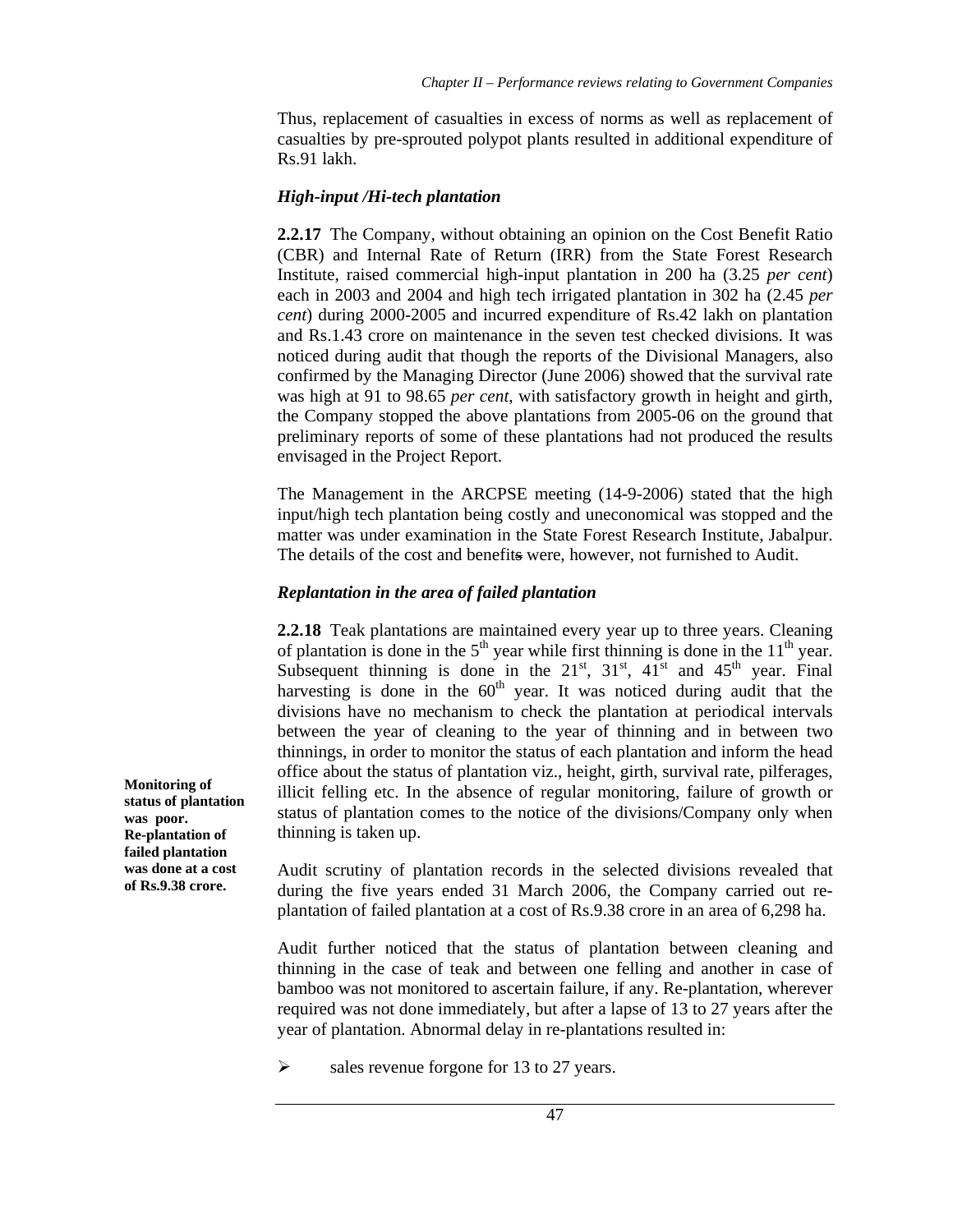- $\triangleright$  denial of employment opportunities to the villagers adjoining the forest area.
- ¾ decrease in forest cover to an extent of 6,298 ha of land for the period of delay in replantation, contrary to the objective of increasing the forest cover

### *Wide variation in teak plantation cost*

**2.2.19** The details of estimated plantation cost of teak (rainfed) per ha, including maintenance up to 3 years as per the Project Report for Phase VI (2000-05) and actual expenditure incurred by the various divisions of the Company are given in *Annexure 9.* It would be seen from the Annexure that :

- ¾ There were wide variations (42 to 74 *per cent*) in actual cost per ha in various divisions in the same year e.g., from Rs.12,713 to Rs.23,350 (2000-01); from Rs.16,243 to Rs.28,263 (2001-02) ; and from Rs.14,410 to Rs.20,476 (2002-03).
- ¾ While five divisions had incurred expenditure in excess of the estimated cost by Rs.45.69 lakh in 2001-02, four divisions had incurred an excess expenditure of Rs.39.82 lakh in 2002-03.
- $\triangleright$  Contrary to the increasing trend in the cost of each item of work as per the estimates, the actual cost incurred per ha decreased significantly in 2003-04 as compared to 2001-02 e.g., from Rs.18,645 to Rs.16,509 in Lamta division, from Rs.19,568 to Rs.14,241 in Mohgaon division, from Rs.28,263 to Rs.13,389 in Barghat division and from Rs.18,992 to Rs.13,792 in Kundum division.
- $\triangleright$  There was no system in place to compare the actual cost incurred with reference to the estimated cost as well as for inter-division comparison of actual cost incurred to ascertain the reasons both for substantial increase / reduction in actual cost and to assess as to what extent the estimates were realistic.

The Management during the ARCPSE meeting agreed to take all factors into account at the time of preparation of estimates so as to make them realistic.

## **Bamboo Plantation**

**Failure of bamboo plantation resulted in loss of Rs.2.99 crore** 

**2.2.20** During March 2001, the Company called for evaluation reports from its divisions in respect of bamboo plantation raised by them since inception (1976) to March 2001. The divisions furnished the reports between 2003 and 2006.

Scrutiny of these evaluation reports by Audit revealed that since inception to 2001 four divisions of the company viz. Lamta, Rampur Bhatodi, Barghat and

**There were wide variations in the actual cost compared to estimates between various divisions.**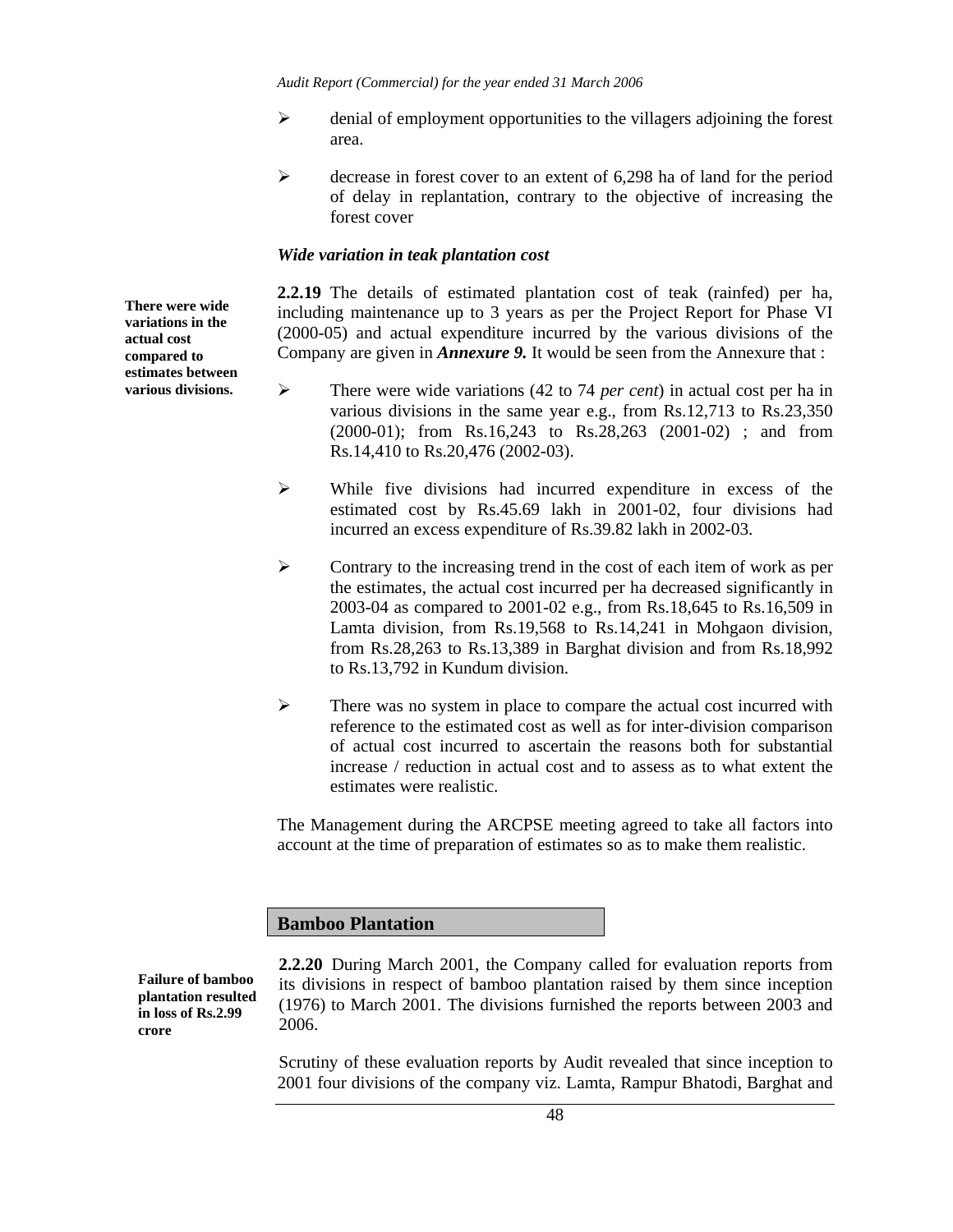Kundam divisions raised bamboo plantation in 22,895 ha out of which plantation in 15,172 ha (66 *per cent*) had failed. The failure in these divisions ranged between 65 to 76 *per cent* resulting in loss of Rs.2.99 crore.

In spite of substantial failure the reasons were not analysed.

## *Non felling of Bamboo Plantation*

**2.2.21** The Company planted bamboo in 53 ha (1990-91) and 565 ha (1997) in Sidhi division which were due for  $8<sup>th</sup>$  year felling in 1999 and 2005 respectively. The next harvesting for 53 ha was also due in 2005. The Company failed to obtain the permission for felling of bamboo due to nonsubmission of working plan to Government of India for approval, and therefore felling in the area of 618 ha could not be taken up (March 2006). This resulted in loss of anticipated revenue of Rs.33.95 lakh.

## *Flowering in Bamboo Plantation*

**2.2.22** Out of the total bamboo plantation of 20,698 ha, plantation in an area of 8,807 ha in Barghat and Mohgaon divisions started flowering between 2001-05. As there is no growth of bamboo after flowering, forest cover would be reduced by that extent. The Management had not taken any action for regeneration of the area of plantation.

# **Exploitation**

**2.2.23** Exploitation denotes obtaining yield through thinning and final harvesting of plantation. In case of teak, thinning is done in  $11^{th}$ ,  $21^{st}$ ,  $31^{st}$ ,  $41^{st}$ ,  $45<sup>th</sup>$  year and final harvesting in  $60<sup>th</sup>$  year and in the case of bamboo, felling is done in  $8<sup>th</sup>$  year and every  $4<sup>th</sup>$  year thereafter up to  $40<sup>th</sup>$  year. The Company, however, failed to optimally exploit the plantation due to its failure as discussed in the succeeding paragraph.

# *Thinning process for Teak*

**2.2.24** In an area of one ha of land, 2500 teak plants are planted. In the thinning process a fixed number of trees per ha are retained and the balance removed. The removal of trees ensures proper growth and development of retained trees till next thinning. The number of trees retained after thinning depends upon the quality of the area to be thinned, which is assessed on the basis of height, and girth of trees. As per the guidelines issued by the Company (1998-99), the area to be thinned is divided into plots of 1 ha each. Each plot is again divided into 3 parts viz., Type A: dense area in which thinning is necessary, Type B: area in which growth of plants is not uniform and Type C: area of failed plantation where survival rate of plantation is less than 20 *per cent* in which thinning is not required. The deficiencies noticed in  $11^{\text{th}}$ /21<sup>st</sup> year thinning are discussed below: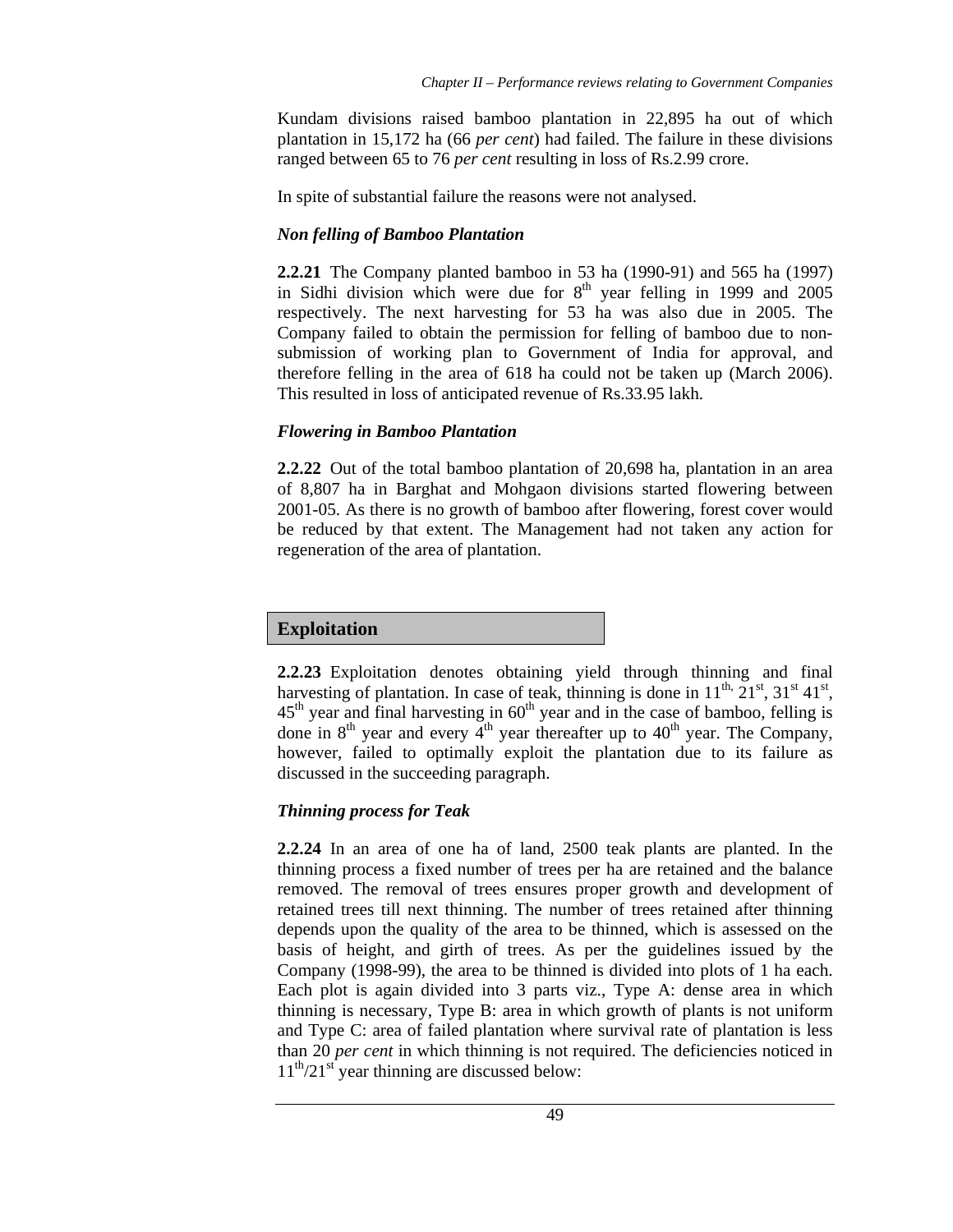## *11th Year thinning*

**2.2.25** Test check of 11<sup>th</sup> year thinning which fell due in an area of 7,999 ha in four divisions viz., Kundam (Jabalpur), Chindwara, Mohgaon (Mandla) and Umaria during the years 2001-05 revealed the following:

Out of 7,999 ha, thinning was not done in 7,349 ha due to substandard plantation (inadequate height and girth of the plants). This resulted in forgoing revenue to the extent of Rs.15.13 crore (at the rate of Rs.20,600 of net revenue per ha based on Project Report for Phase VI) and consequent loss of interest of Rs.4.43 crore at the rate of 12 *per cent* per annum from the year of thinning not done to March 2006. **Revenue forgone due to substandard plantation.** 

> In Kundam division (Jabalpur), out of 456 ha of area due for thinning in 2003- 05, plantation was unsuccessful in 205 ha and as a result no yield could be obtained. This resulted in loss of revenue of Rs.42.23 lakh (at Rs.20,600 net revenue per ha) .

# *21st Year thinning*

**Failure of plantation (type C area) resulted in loss of Rs.2.83 crore.** 

**2.2.26** During 2001-05 an area of 2,842 ha (Net) was due for  $21<sup>st</sup>$  year thinning in Kundam division (Jabalpur) which included type C area (area of failed plantation) to the extent of 1,068 ha (38 *per cent*). Thus, there was no yield from this area resulting in loss of revenue Rs.2.26 crore (at the rate of Rs.21,200 per ha based on project report for phase VI).

Mohgaon (Mandla), Umaria and Lamta (Balaghat) divisions had done  $21<sup>st</sup>$ year thinning in type C areas admeasuring 758 ha (2001-05), 315 ha (2001-02) in contravention of the orders of the Company.

The Management assured (September 2006) to analyse the reasons for failure in all the divisions. The Management was, however, silent about thinning work in type C areas.

### *Low yield of bamboo*

**Low yield in bamboo plantation resulted in loss of Rs.17.72 crore in two divisions.** 

**2.2.27** The Company raised bamboo plantation in 7,759 ha in Mohgaon division (Mandla) during the years 1978 to 1985. This had fallen due for harvesting during 2001-05. Audit analysis revealed that as against the minimum expected yield of 6.06 notional tonne  $(NT^{21})$  per ha as per the Project Report of Phase III, the actual average yield of bamboo obtained decreased from 2.02 NT/ha in 2001-02, 1.71 NT/ha in 2002-03, 1.54 NT/ha in 2003-04 and 0.74 NT/ha in 2004-05, which was very low (an average of 1.46 NT/ha) at 24 *per cent* of the expected yield. This resulted in loss to the extent of 35,691 NT (47,019 NT minus 11,328 NT) valued at Rs.8.04 crore (industrial bamboo: Rs.1.39 crore and commercial bamboo: Rs.6.65 crore).

l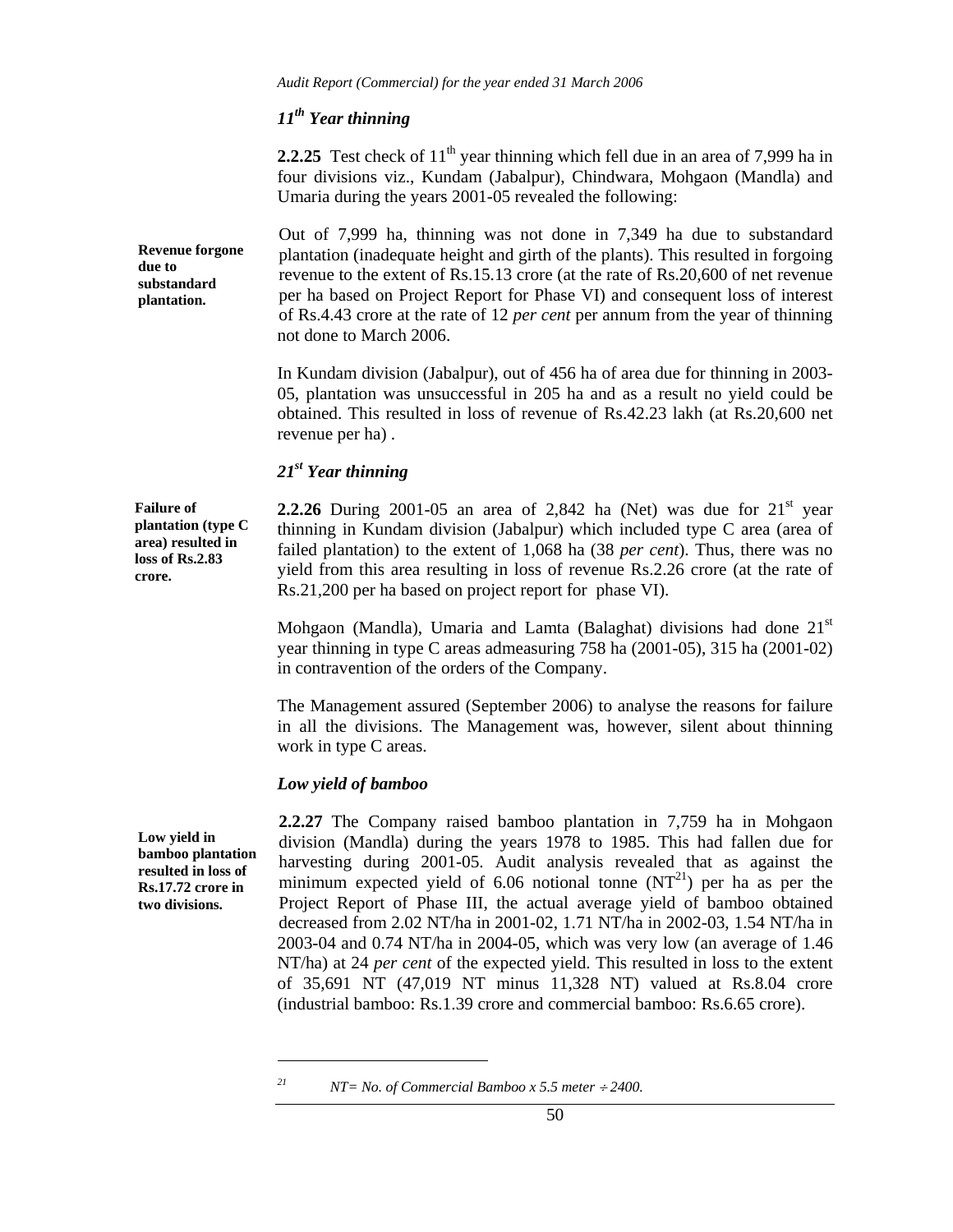Similarly, in Lamta division (Balaghat), bamboo plantation was raised in 13,326 ha during the years 1985 to 1991. First to third harvesting of these plantations had fallen due during 2001-05. It was noticed during audit that as against the minimum yield of 2.02, 4.04 and 6.06 NT/ha respectively for the first, second and third harvesting the actual yield was 1.78, 1.15 and 1.68 NT respectively which resulted in loss of 43,968 NT bamboo valued at Rs.9.68 crore.

**Abnormal loss in yield was not investigated to take remedial measures.** 

Even though the loss in yield was substantial, the Company had not investigated the reasons for loss in yield to take remedial measures. Similar loss of yield, if any, in other divisions viz. Rampur Bhatodi (Betul) and Kundam (Jabalpur) divisions could not be ascertained in audit for want of details.

# **Sale of forest produce**

**2.2.28** The forest produce harvested is sold in the form of logs, poles, and stacks. The logs of teak and other species are sold by volume after measurement, poles are sold by numbers and small branches used as firewood being of low value is disposed of by stacks. Similarly, commercial bamboo is sold by numbers and industrial bamboo is sold on NT basis. It was noticed during audit that the revenue realiasation was low due to incorrect fixation of upset price and sale at lower than the upset prices in some cases, as discussed below:

# *Fixation of upset price*

**2.2.29** The Company invites tenders for auction of forest produce (viz., Teak, bamboo and other miscellaneous species). Auction takes place at the depots of the respective divisions. The division proposes the upset price of each lot of timber, bamboo and other species on the basis of average sale proceeds per unit realised in the previous six months/one year. The upset price is approved by the Regional General Manager of the division without bringing it to the notice of the Board of Directors of the Company.

Audit scrutiny revealed that:

**Total sales realisation was less by Rs.34.37 crore than the total upset price fixed.** 

- ¾ During the period 2001-04, the sale proceeds realised by all the divisions were less than the total upset price fixed which resulted in short realisation by Rs.34.37 crore as detailed in *Annexure 10.* In Rampur Bhatodi (Betul) division (2003-04) the realisation of forest produce sold was only 40 *per cent* of the upset price fixed.
- $\triangleright$  While working out the average sale price per unit for using as a benchmark, the division had been taking into account the sale price of produce sold below the upset price also which is not correct. Inclusion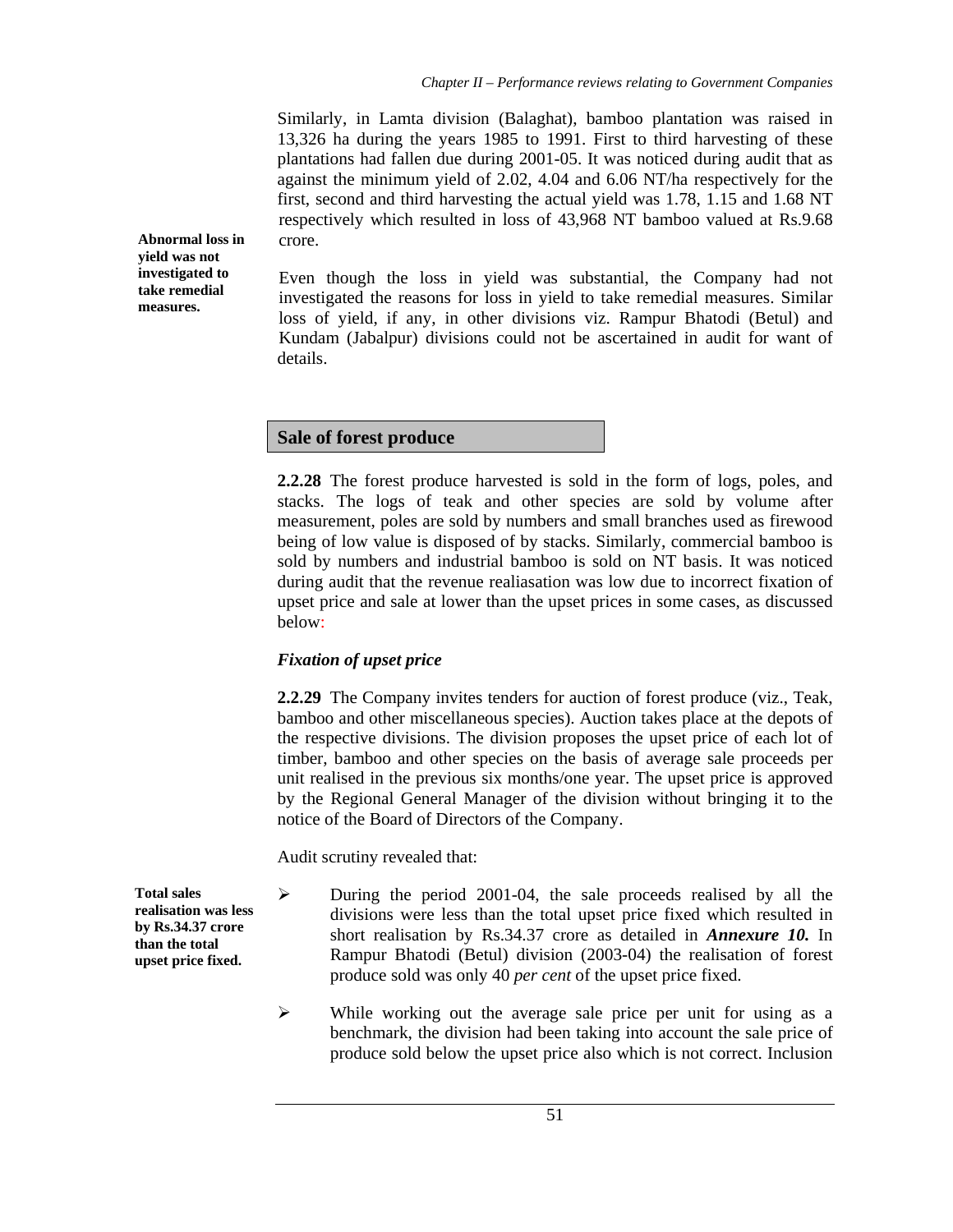of sale at below the upset price to work out the benchmark price had resulted in fixation of upset price of good quality logs at lower rate.

Thus, the Company not only fixed a low upset price but also sold timber at below the upset price and realised less revenue to the extent of Rs.34.37 crore.

The Management in the ARCPSE meeting (14-9-2006) stated that the system of fixation of upset price would be examined with a view to make it realistic and transparent.

# **Management information system**

**2.2.30** The Company has not developed an adequate Management Information System (MIS) to apprise the top management regarding status of various activities of the Company, viz, acquisition of land for plantation, treatment of seeds, production of rootshoots/polypot plants in the nurseries, plantation activities of different divisions so that the information could be processed, analysed and corrective action taken to prevent/minimise losses. Data on human resources available, their deployment and productivity etc. were either not furnished or not linked with the activities of the divisional offices. **MIS reporting was inadequate.** 

> Progress report on quantity of forest produce sold at below the upset price by the divisions, revenue realised, loss incurred due to sale at below the upset price were neither ascertained nor reported to the Board of Directors. The Company had also not brought to the notice of the Board the extent of failure of plantation, the area on which re-plantation was done and amount incurred on re-plantation. The Board of Directors also did not ensure obtaining critical information for decision making.

# **Internal Control System**

**2.2.31** Internal Control System is an essential part of the Management activity. An efficient and effective Internal Control System helps the management to achieve the objectives laid down. The following deficiencies in the Internal Control System in the company were noticed by Audit.

 $\triangleright$  There was no segregation of duties. In Kundam Division (Jabalpur), the only accountant posted in the Division during 2001-04 received money and issued money receipts. He was also responsible for depositing cash in to the Bank as also for preparation of work orders. **During this period, the official issued 598 forged work orders to the bidders and allowed lifting of forest produce valued at Rs.3.69 crore in 31 auctions (during 2001-02 to 2003-04) without depositing the sale proceeds.** Out of this an amount of Rs.1.28 crore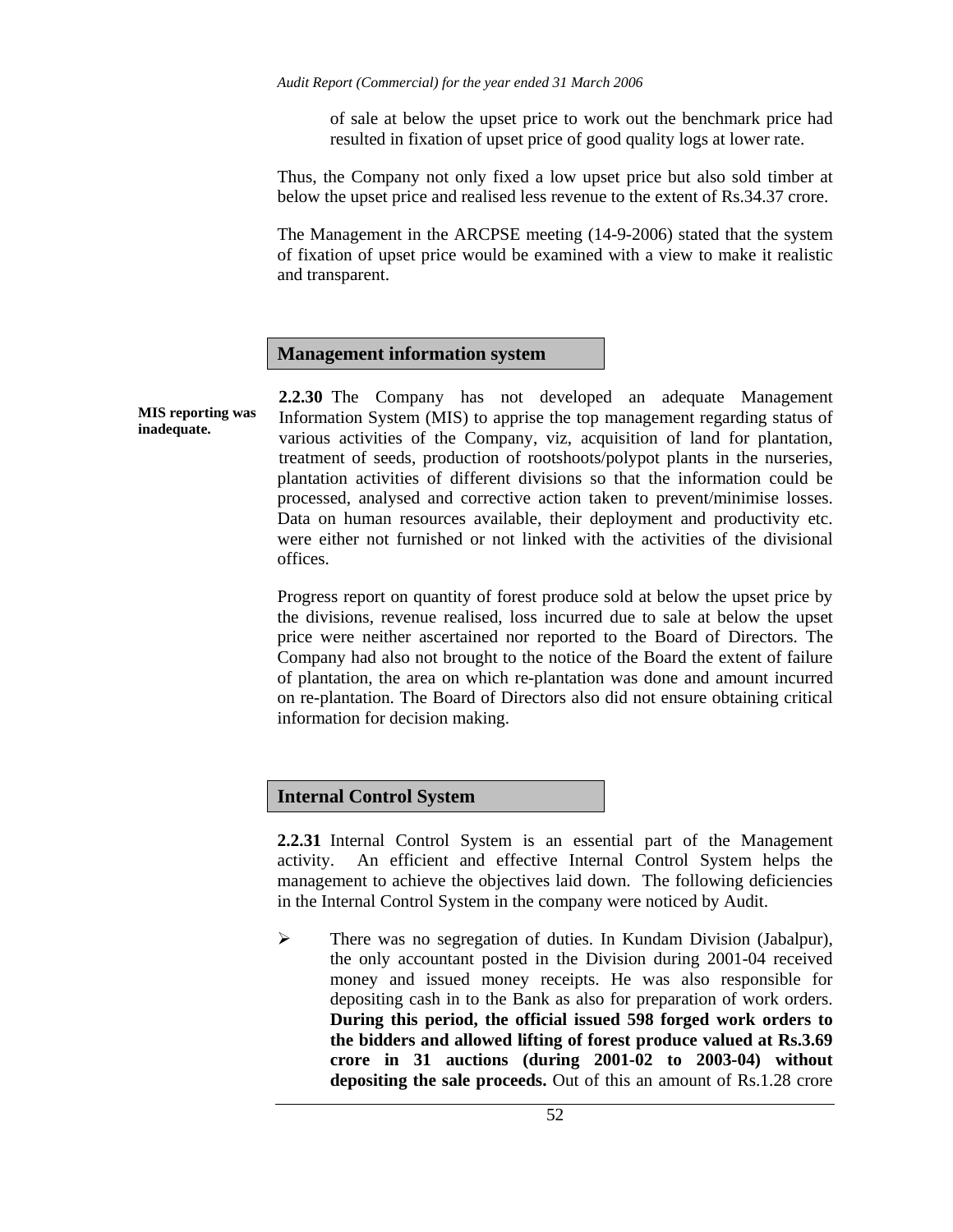was recovered and the balance amounting Rs.2.41 crore was outstanding (August 2006). The Management, in the ARCPSE meeting (14-9-2006) stated that investigation in the matter of defalcation of sale proceeds of forest produce was in progress and assured that adequate steps for strengthening the internal control system would be taken to avoid recurrence of such events in future. The defalcation of sale proceeds was a major internal control failure and was facilitated by non- deployment of an Assistant Manager (Accounts) in this division, as provided for in the Accounting Manual of the Company.

- $\triangleright$  There was no periodical reconciliation of departmental material including rootshoots supplied by various divisions of the Company to sister divisions. The failure of this important internal control resulted in non-accountal of 14.06 lakh rootshoots as pointed out in paragraph 2.2.11.
- ¾ Plantation targets fixed by the Head Office were not communicated to the divisions.
- ¾ Customer-wise sales register for different produce together with value obtained was not maintained in most of the divisions.

## **Conclusion**

**The Company's performance, with reference to achievement of objectives envisaged in the Project Report for Phase VI and those mentioned in the MOU with the State Government, was unsatisfactory. Despite having fixed substantially lower targets for Phase VI compared to other phases these were not achieved. There were losses/avoidable expenditure due to less production of standard size root-shoots; high casualty rate of plants; replacement of casualties in excess of the norms; replacement by presprouted polypot plants and re-plantation in areas of failed plantation. High-input/ high-tech plantation was stopped despite satisfactory growth. There was high rate of failure in bamboo plantation. No system to analyse and monitor unusual variations in actual cost compared to estimates and variation in cost incurred in different divisions to exercise cost control was in place. Postponement of 11th year thinning and failure of teak plantation noticed in type C area during 21st year thinning resulted in substantial loss of revenue. Fixation of low upset price and sale of timber at below the upset price resulted in significant loss of revenue. Absence of internal controls led to defalcation of sale proceeds.** 

### **Recommendations**

The Company needs to improve its performance by: